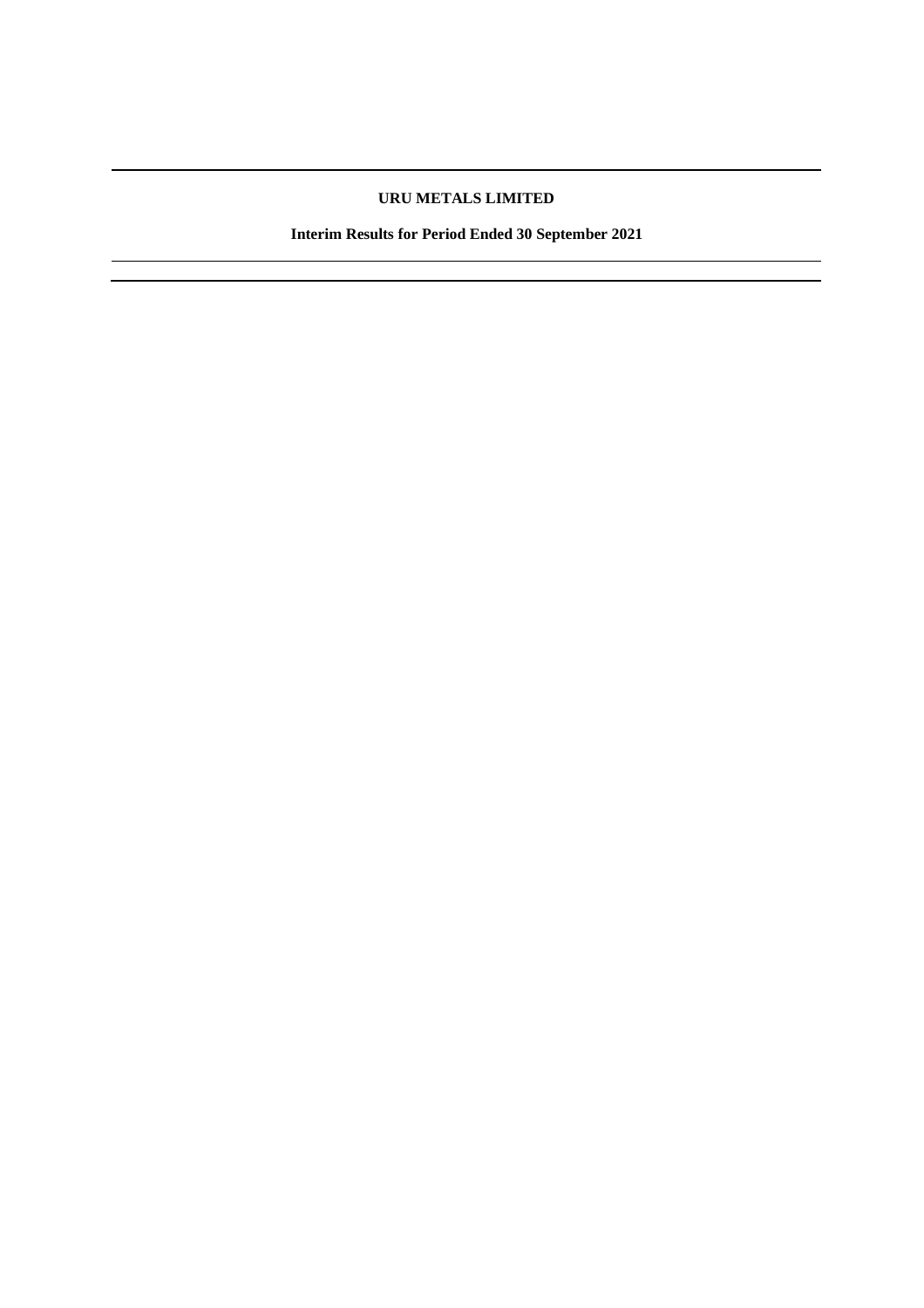## **URU Metals Limited Chairman's Statement For the Period Ended 30 September 2021**

I am pleased to present to our shareholders and stakeholders the consolidated financial statements of the Group for the six months ended 30 September 2021.

In August 2021, URU successfully completed the disposal of the Zebediela Nickel Project ("Project") to Zeb Nickel Corp. (TSX-V: ZBNI) and the Project remains the primary focus of URU, through its 74.82% interest in Zeb Nickel Corp. and URU's continuing role as the technical operator of the Project.

The long-term fundamentals for nickel sourced from Class I nickel sulphide deposits remains good, based on the surging demand for nickel for batteries in electric vehicles and other energy storage applications. On the back of these excellent fundamentals, the Company looks forward to commencing with the 3,600 m diamond exploration drilling program, which is scheduled to commence in H2 2021. The aim of this program is to improve the confidence in the historical NI43-101 compliant resource, as well as explore for higher grade nickel sulphide mineralisation found in Critical Zone rocks which are located in the footwall to the existing resource. The presence of Critical Zone rocks on the Zebediela Project area is exciting; these Critical Zone rocks host the Platinum Group Element and Nickel Copper mineralisation that is being exploited at Anglo American's flagship Mogalakwena Mine, as well as Ivanhoe Mines' Platreef Project, located immediately west of the Zebediela Project.

Good progress has been made on advancing the Mining Right application, and all required documentation has been submitted to the South African Department of Mineral Resources (DMRE). Consultation with Interested and Affected Parties (I&AP's) continues, as the Company continues to build on its good relationship with host communities and its "social license to operate".

Additionally, during the period ending 30 September 2021, the South African Department of Mineral Resources ("DMRE") has accepted an application for a Prospecting Right over ten portions of the farm Piet Potgietersrust Town and Townlands 44 KS, totalling 246 hectares. The Prospecting Right under application is immediately south of the Zebediela Project, and located approximately 4 km east of Ivanhoe Mines Platreef Project, and approximately 20 km south of Anglo American Platinum's Mogalakwena Mine. A brief Environmental Impact Assessment and a Final Environmental Report were submitted and the Company is now awaiting for the DMRE to award the Prospecting Right.

The Company looks forward to updating the market with news flow emanating from the drilling program on Zebediela, as well as receiving a granted Mining Right from the DMRE.

Jay Vieira

**Non-executive Chairman** 

**31 December 2021**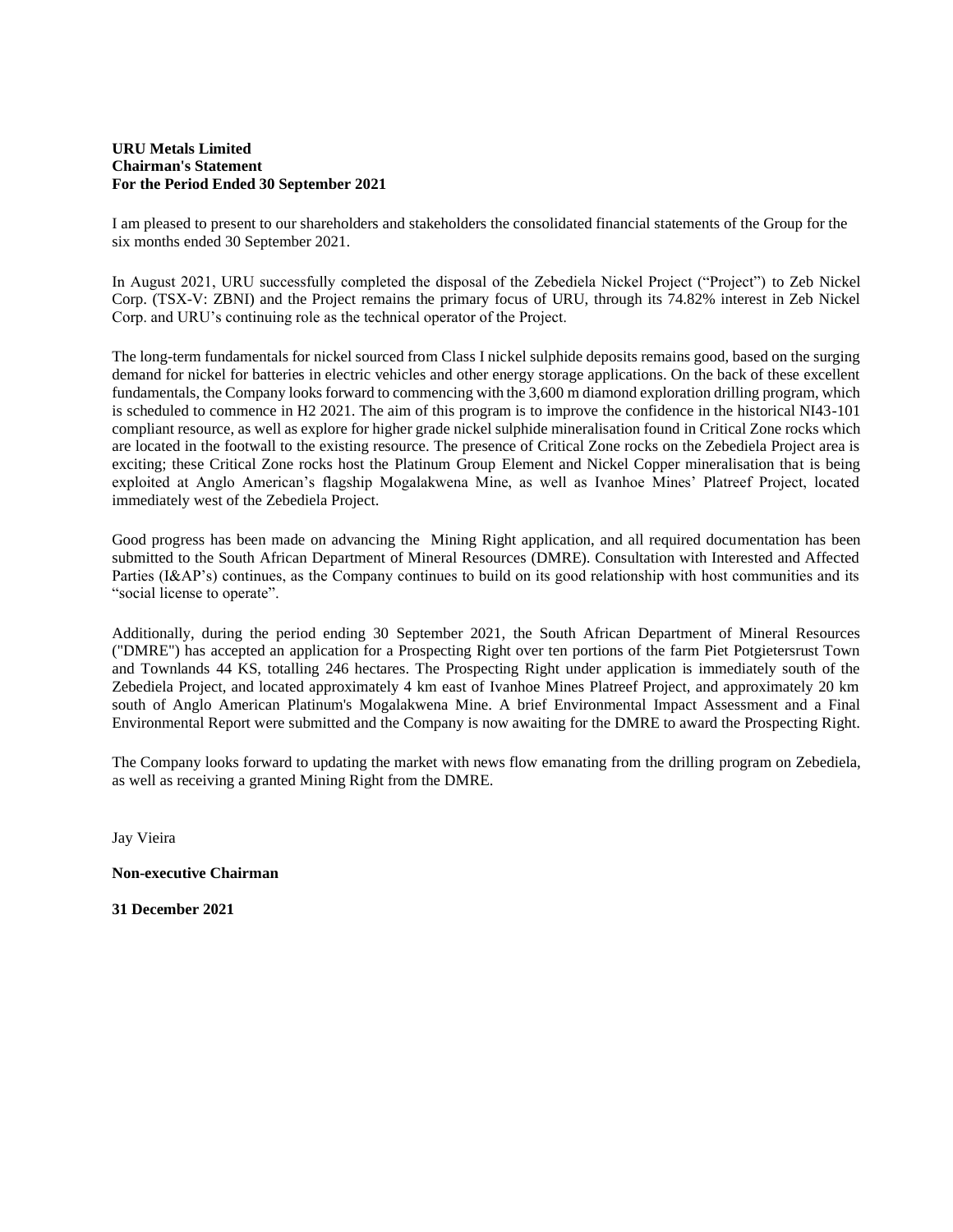# **URU METALS LIMITED**

# **CONDENSED CONSOLIDATED INTERIM FINANCIAL STATEMENTS**

# **PERIOD ENDED 30 SEPTEMBER 2021**

# **(UNAUDITED)**

## **Notice To Reader**

The accompanying unaudited condensed consolidated interim financial statements of URU Metals Limited (the "Company") have been prepared by and are the responsibility of management. The unaudited condensed consolidated interim financial statements have not been reviewed by the Company's auditors.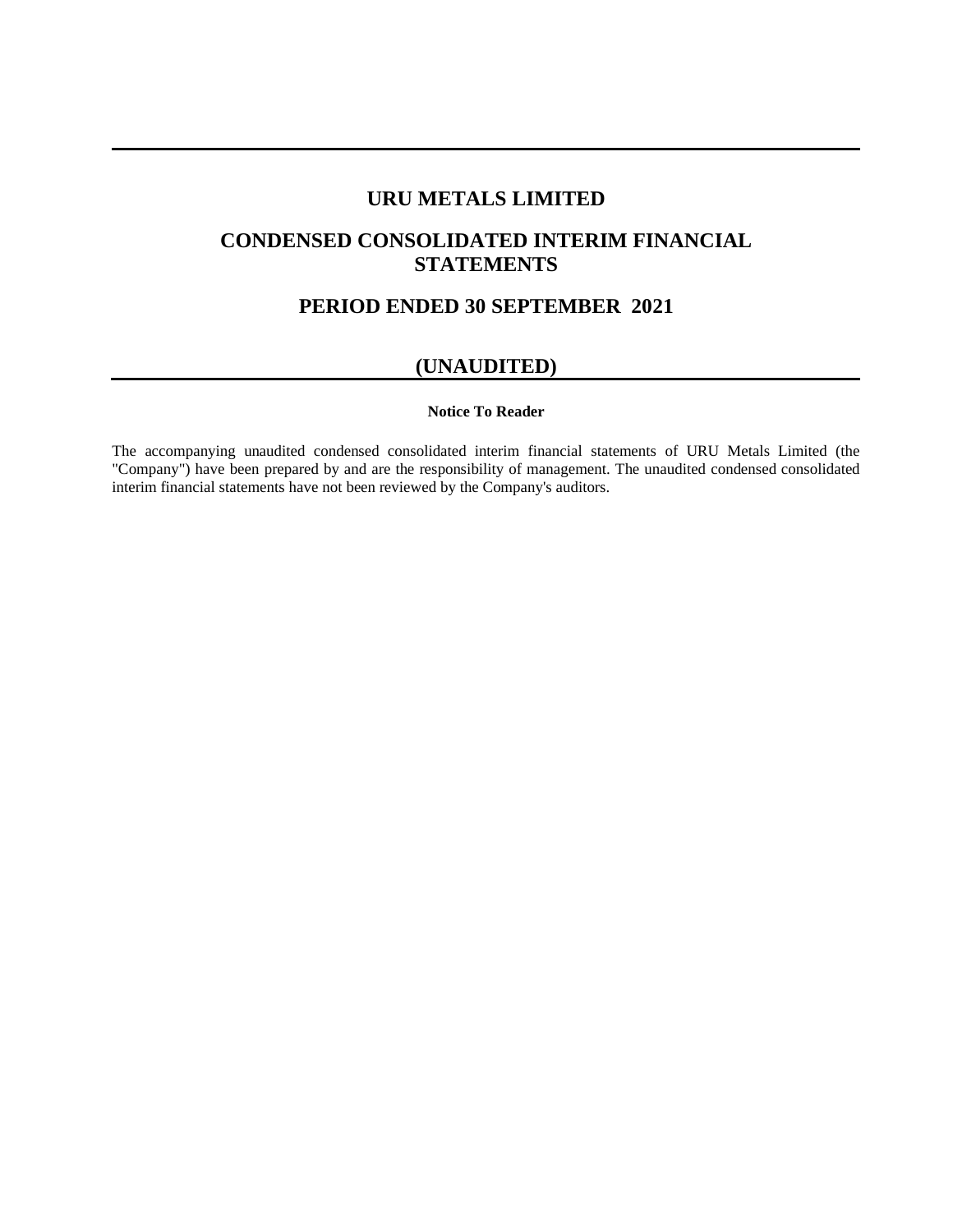# **URU Metals Limited Condensed Consolidated Interim Statement of Comprehensive Income For the Period Ended 30 September 2021** (Unaudited)

**Six months Six months ended ended 30 September 30 September 2021 2020 \$'000 \$'000** Administrative expenses **(273)** (302) Listing expense **(521) (521)** Operating loss before below items **(794)** (302) Loss on settlement of debt with share (note 9) **a**  $(1,508)$  **c**  $(1,508)$ **Net loss for the period** (794) (1,810) **Other comprehensive income Items that will be reclassified subsequently to income** Effect of translation of foreign operations **(277)** 177 **Other comprehensive income for the period** (277) 177 Total comprehensive loss for the period  $(1,071)$   $(1,633)$ **Comprehensive loss attributable to :** Shareholders of the Company **(867)** (1,633) Non-controlling interest (204) **Total comprehensive loss** (1,633) (1,633) **Basic and diluted net loss per share (USD cents)** (0.53) (1.34) **Weighted average number of common shares outstanding 1,646,691** 1,347,591

The loss per share calculation relates to both continuing and total operations.

The accompanying notes to the unaudited condensed consolidated interim financial statements are an integral part of these statements.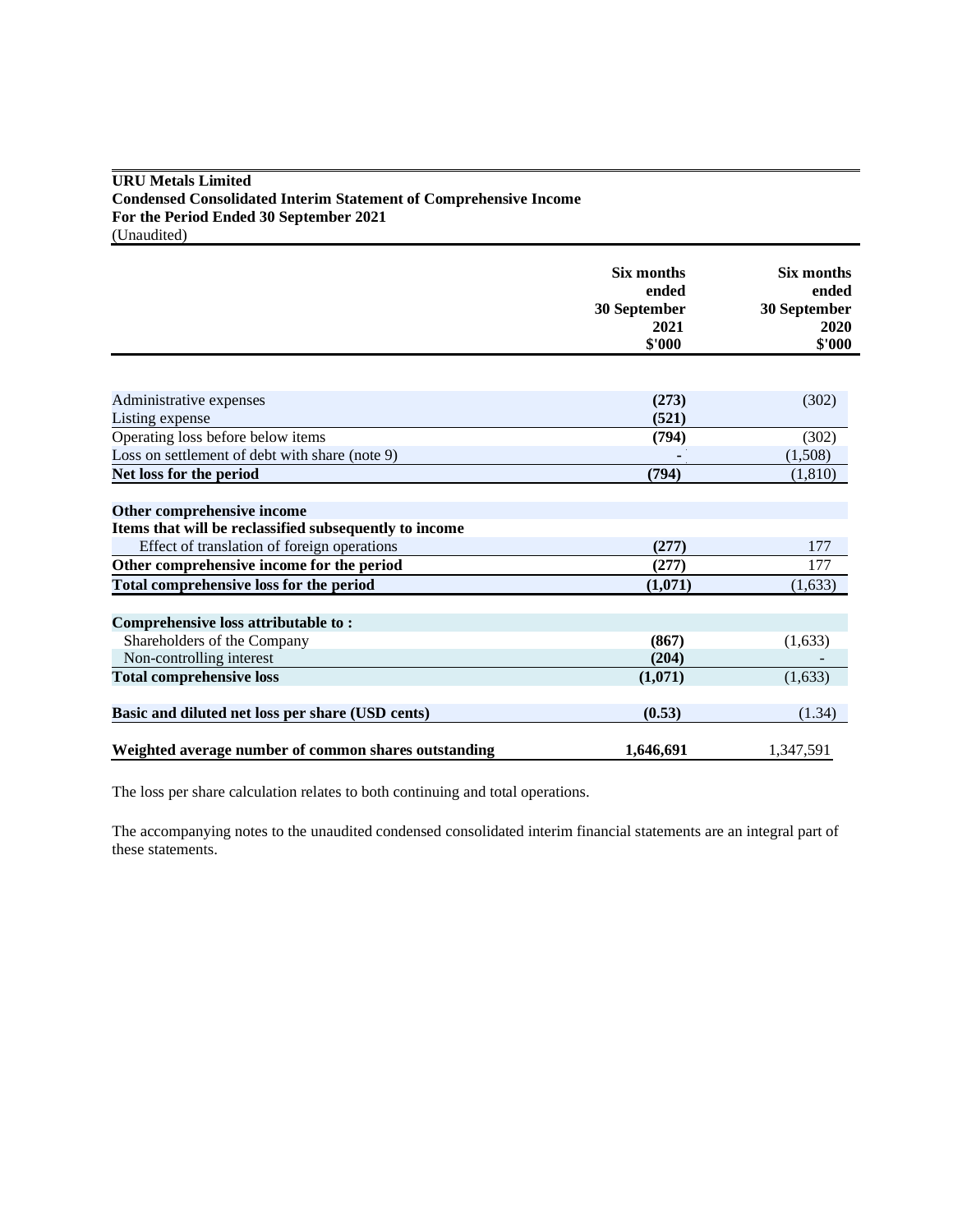# **URU Metals Limited Condensed Consolidated Interim Statement of Financial Position As at 30 September 2021 Unaudited**

|                                      | As at<br>30 September<br>2021<br>\$'000 | As at<br>31 March<br>2021<br>\$'000 |
|--------------------------------------|-----------------------------------------|-------------------------------------|
|                                      |                                         |                                     |
| <b>ASSETS</b>                        |                                         |                                     |
| <b>Non-current assets</b>            |                                         |                                     |
| Intangible assets (note 7)           | 3,822                                   | 3,774                               |
| <b>Total non-current assets</b>      | 3,822                                   | 3,774                               |
|                                      |                                         |                                     |
| <b>Current assets</b>                |                                         |                                     |
| Trade and other receivables (note 8) | 123                                     | 95                                  |
| Restricted cash (note 14)            | 746                                     |                                     |
| Cash and cash equivalents            | 1,956                                   | 99                                  |
| <b>Total current assets</b>          | 2,825                                   | 194                                 |
| <b>Total assets</b>                  | 6,647                                   | 3,968                               |

# **EQUITY AND LIABILITIES**

| <b>Equity</b>                       |           |           |
|-------------------------------------|-----------|-----------|
| Share capital (note 11)             | 7,815     | 7,815     |
| Share premium (note 11)             | 48,070    | 48,070    |
| Non-controlling interest (note 10)  | 2,605     |           |
| Other reserves (note 12)            | 1,316     | 1,586     |
| Accumulated deficit                 | (55, 882) | (55, 222) |
| <b>Total equity</b>                 | 3,924     | 2,249     |
|                                     |           |           |
| <b>Current liabilities</b>          |           |           |
| Trade and other payables (note 13)  | 1,477     | 1,443     |
| Due to related party (note 14)      | 746       |           |
| Convertible loan note (note 9)      | 500       | 276       |
| <b>Total liabilities</b>            | 2,723     | 1,719     |
|                                     |           |           |
| <b>Total equity and liabilities</b> | 6,647     | 3,968     |

The accompanying notes to the unaudited condensed consolidated interim financial statements are an integral part of these statements.

# **Approved on behalf of the Board on 31 December 2021:**

Jay Vieira, Non-executive Chairman Kyle Appleby, Non-executive Director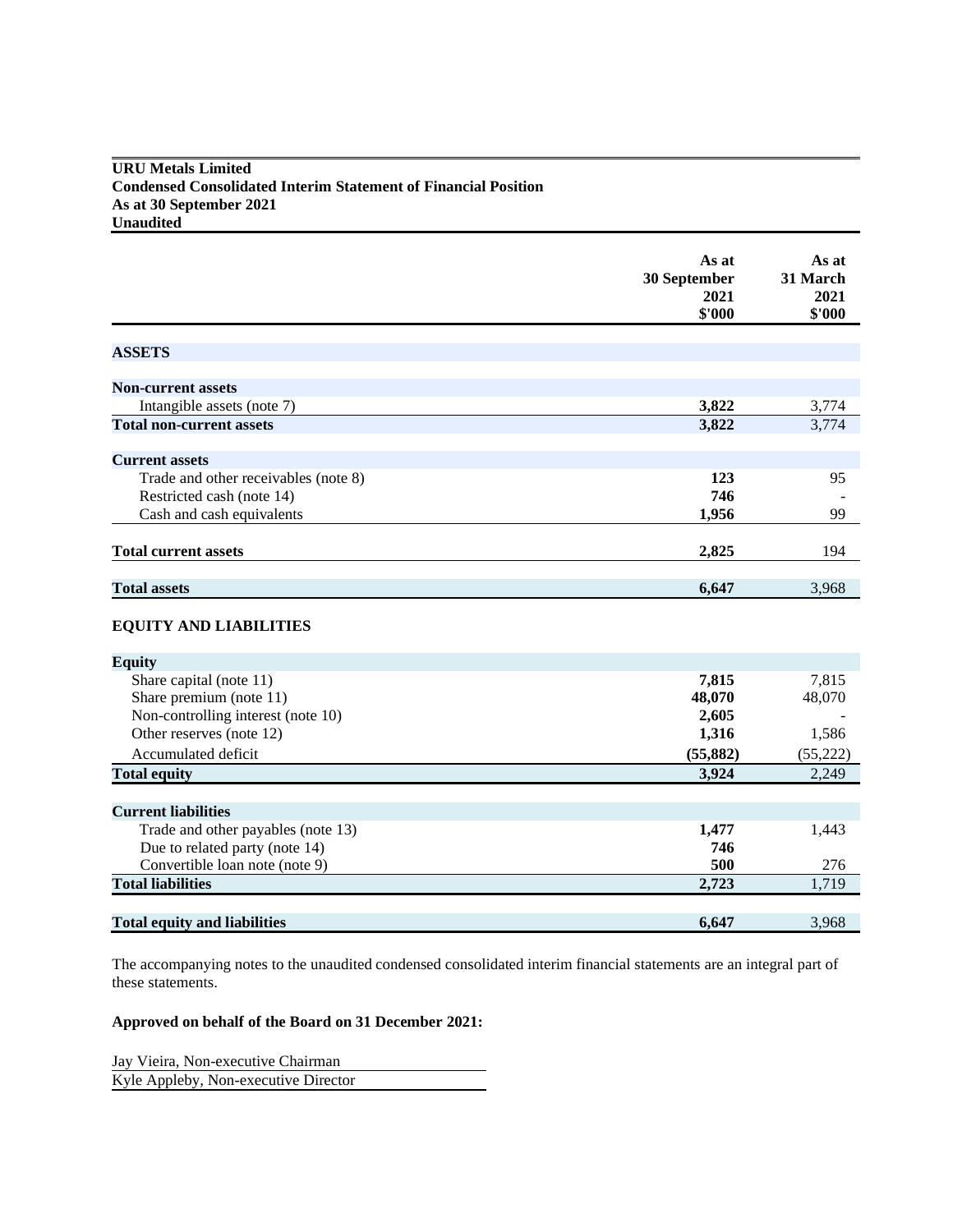# **URU Metals Limited Condensed Consolidated Interim Statement of Cash Flows For the Period Ended 30 September 2021 Unaudited**

|                                                            | Six months<br>ended<br>30 September<br>2021<br>\$'000 | Six months<br>ended<br>30 September<br>2020<br>\$'000 |
|------------------------------------------------------------|-------------------------------------------------------|-------------------------------------------------------|
|                                                            |                                                       |                                                       |
| <b>Cash flows from operating activities</b>                |                                                       |                                                       |
| Net loss for the period                                    | (794)                                                 | (1, 810)                                              |
| Adjustments for:                                           |                                                       |                                                       |
| Depreciation                                               |                                                       | 7                                                     |
| Stock-based compensation                                   | 7                                                     | 11                                                    |
| Interest expense and finance charges                       |                                                       | 17                                                    |
| Accretion expense                                          | (26)                                                  |                                                       |
| Listing expense                                            | 414                                                   |                                                       |
| Loss on settlement of debt with shares                     |                                                       | 1,508                                                 |
| Changes in non-cash working capital items:                 |                                                       |                                                       |
| Increase in receivables                                    | (28)                                                  | (12)                                                  |
| Increase in restricted Cash                                | (746)                                                 |                                                       |
| Increase in trade and other payables                       | 21                                                    | 94                                                    |
| Net cash used in operating activities                      | (1,152)                                               | (185)                                                 |
|                                                            |                                                       |                                                       |
| <b>Investing activities</b>                                |                                                       |                                                       |
| Purchase of intangible assets                              | (141)                                                 | (164)                                                 |
| Cash obtained upon acquisition of subsidiary               | 146                                                   |                                                       |
| Net cash used in investing activities                      | 5                                                     | (164)                                                 |
|                                                            |                                                       |                                                       |
| <b>Financing activities</b>                                |                                                       |                                                       |
| Net proceeds from private placement                        | 2,137                                                 | 247                                                   |
| Proceeds from due to related party                         | 746                                                   |                                                       |
| Proceeds from exercise of stock options in subsidiary      | 55                                                    |                                                       |
| Net proceeds from convertible debentures                   | 250                                                   | 250                                                   |
| Net cash generated by financing activities                 | 3,188                                                 | 497                                                   |
|                                                            |                                                       |                                                       |
| Loss on exchange rate changes on cash and cash equivalents | (184)                                                 | 9                                                     |
| Net decrease in cash and cash equivalents                  | 2,603                                                 | 157                                                   |
| Cash and cash equivalents, beginning of period             | 99                                                    | 66                                                    |
| Cash and cash equivalents, end of period                   | 1,956                                                 | 223                                                   |

The accompanying notes to the unaudited condensed consolidated interim financial statements are an integral part of these statements.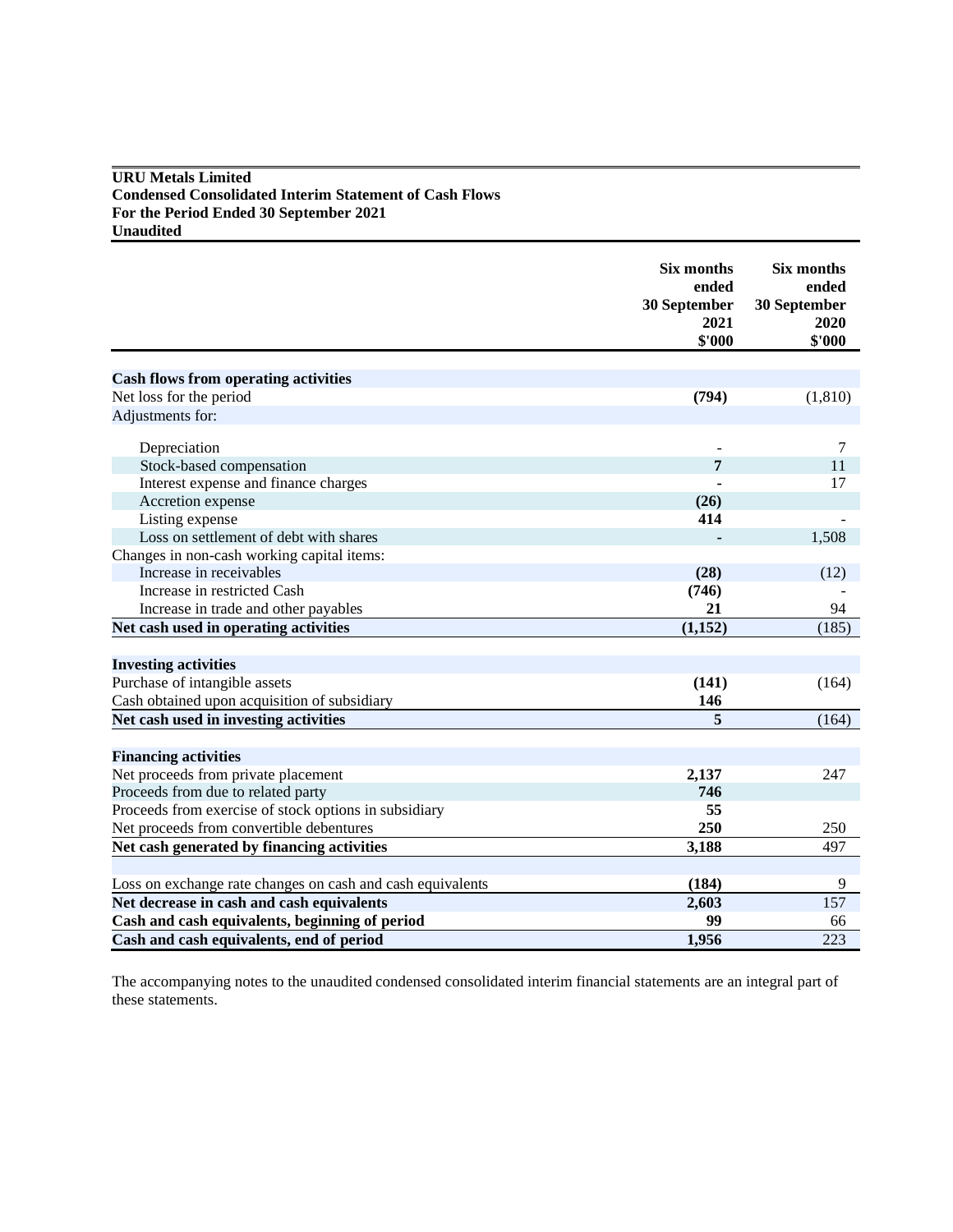# **URU Metals Limited Condensed Consolidated Interim Statement of Changes in Shareholders' Equity 30 September 2021 Unaudited**

# **Equity attributable to shareholders**

|                                  | <b>Share</b><br>Capital<br>\$'000 | <b>Share</b><br>Premium<br>\$'000 | <b>Equity</b><br><b>Portion of</b><br>Convertible<br><b>Loan Note</b><br>\$'000 | <b>Share Option</b><br>and Warrants<br><b>Reserve</b><br>\$'000 | Foreign<br><b>Currency</b><br><b>Translation</b><br><b>Reserve</b><br>\$'000 | Accumulated<br><b>Deficit</b><br>\$'000 | <b>Total</b><br>\$'000 |
|----------------------------------|-----------------------------------|-----------------------------------|---------------------------------------------------------------------------------|-----------------------------------------------------------------|------------------------------------------------------------------------------|-----------------------------------------|------------------------|
|                                  |                                   |                                   |                                                                                 |                                                                 |                                                                              |                                         |                        |
| <b>At 31 March 2020</b>          | 7,806                             | 46,938                            |                                                                                 | 2,461                                                           | (1,376)                                                                      | (54, 571)                               | 1,258                  |
| Common shares issued in          |                                   |                                   |                                                                                 |                                                                 |                                                                              |                                         |                        |
| private placement, net of cost   | $\overline{2}$                    | 232                               |                                                                                 | $\overline{\phantom{0}}$                                        |                                                                              | $\overline{\phantom{a}}$                | 234                    |
| Fair value of warrants issued in |                                   |                                   |                                                                                 |                                                                 |                                                                              |                                         |                        |
| private placement                |                                   | (94)                              |                                                                                 | 94                                                              |                                                                              |                                         |                        |
| Common shares and warrants       |                                   |                                   |                                                                                 |                                                                 |                                                                              |                                         |                        |
| issued in settlement of debt     | 5                                 | 1,157                             |                                                                                 | 781                                                             |                                                                              |                                         | 1,943                  |
| Stock-based compensation         |                                   |                                   | ٠                                                                               | 11                                                              | ۰                                                                            |                                         | 11                     |
| Equity portion of Convertible    |                                   |                                   |                                                                                 |                                                                 |                                                                              |                                         |                        |
| Loan Note                        |                                   |                                   | 34                                                                              |                                                                 |                                                                              |                                         | 34                     |
| Net loss and comprehensive       |                                   |                                   |                                                                                 |                                                                 |                                                                              |                                         |                        |
| loss for the period              |                                   |                                   | ٠                                                                               |                                                                 | 177                                                                          | (1,810)                                 | (1,633)                |
| At 30 September 2020             | 7,813                             | 48,233                            | 34                                                                              | 3,347                                                           | (1,199)                                                                      | (56, 381)                               | 1,847                  |

|                                | <b>Share</b><br>Capital<br>\$'000 | <b>Share</b><br>Premium<br>\$'000 | <b>Share Option</b><br>and Warrants<br><b>Reserve</b><br>\$'000 | Foreign<br><b>Currency</b><br>Translation<br><b>Reserve</b><br>\$'000 | Non-controlling<br><b>Interest</b><br>\$'000 | Accumulated<br><b>Deficit</b><br>\$'000 | Total<br>\$'000 |
|--------------------------------|-----------------------------------|-----------------------------------|-----------------------------------------------------------------|-----------------------------------------------------------------------|----------------------------------------------|-----------------------------------------|-----------------|
| <b>At 31 March 2021</b>        | 7,815                             | 48,070                            | 2,483                                                           | (897)                                                                 |                                              | (55, 222)                               | 2,249           |
| Acquisition of non-controlling |                                   |                                   |                                                                 |                                                                       |                                              |                                         |                 |
| interest in Zeb Nickel         |                                   | $\overline{\phantom{a}}$          |                                                                 | $\overline{\phantom{a}}$                                              | 586                                          | $\overline{\phantom{a}}$                | 586             |
| Increase of non-controlling    |                                   |                                   |                                                                 |                                                                       |                                              |                                         |                 |
| interest through private       |                                   |                                   |                                                                 |                                                                       |                                              |                                         |                 |
| placement in Zeb Nickel        |                                   |                                   |                                                                 |                                                                       | 2,137                                        | ٠                                       | 2,137           |
| Increase of non-controlling    |                                   |                                   |                                                                 |                                                                       |                                              |                                         |                 |
| interest through exercise of   |                                   |                                   |                                                                 |                                                                       |                                              |                                         |                 |
| stock options in Zeb Nickel    |                                   |                                   | $\overline{\phantom{a}}$                                        |                                                                       | 16                                           |                                         | 16              |
| Stock-based compensation       |                                   |                                   | 7                                                               | ۰                                                                     |                                              |                                         | 7               |
| Net loss and comprehensive     |                                   |                                   |                                                                 |                                                                       |                                              |                                         |                 |
| loss for the period            |                                   |                                   |                                                                 | (277)                                                                 | (134)                                        | (660)                                   | (1,071)         |
| At 30 September 2021           | 7,815                             | 48,070                            | 2,490                                                           | (1,174)                                                               | 2,605                                        | (55, 882)                               | 3,924           |

The accompanying notes to the unaudited condensed consolidated interim financial statements are an integral part of these statements.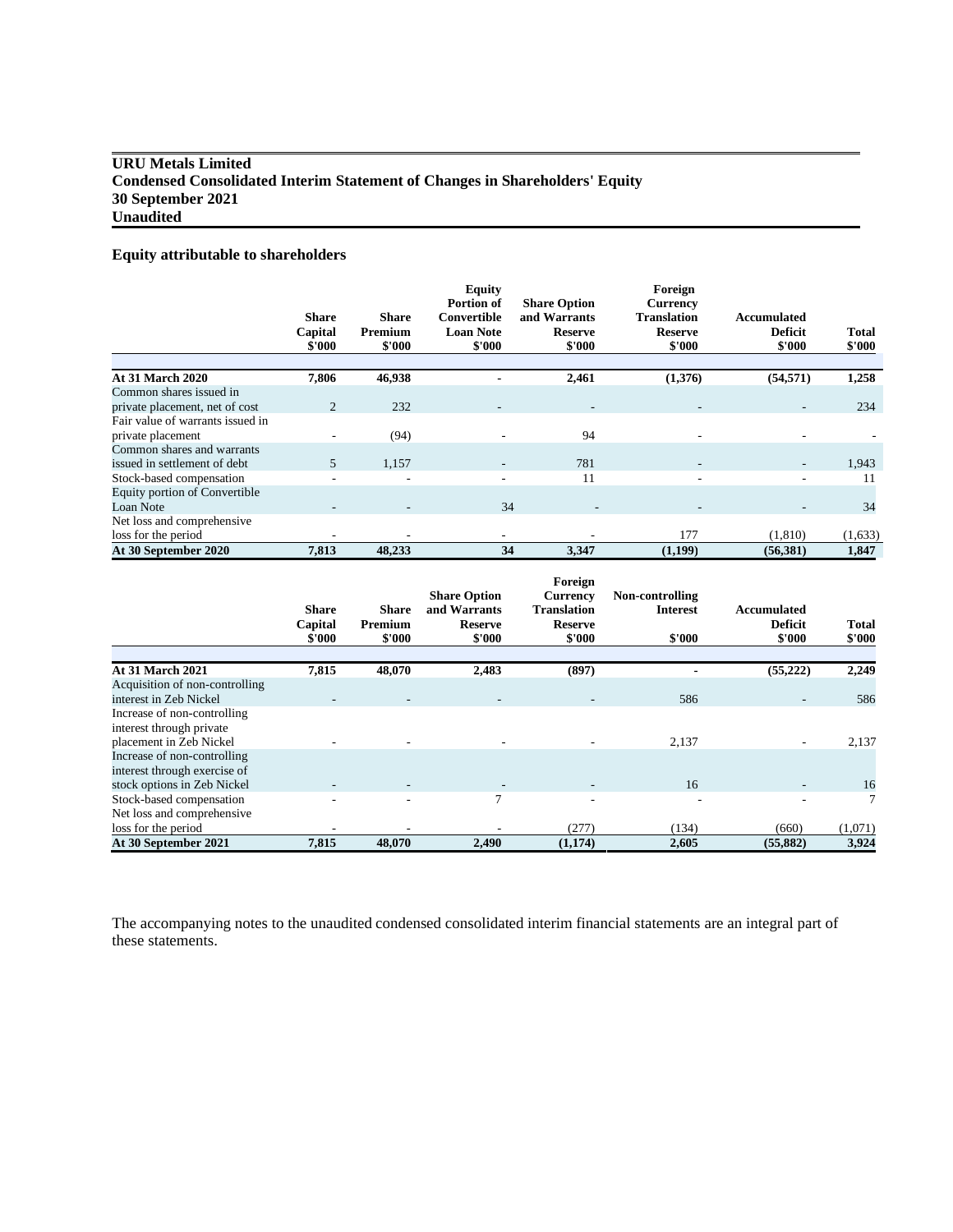# **1. General information**

URU Metals Limited (the "Company"), formerly known as Niger Uranium Limited, and before that, as UraMin Niger Limited, was incorporated in the British Virgin Islands ("BVI") on 21 May 2007. The Company's shares were admitted to trading on AIM, a market operated by the London Stock Exchange on 12 September 2007. The address of the Company's registered office is Intertrust, P.O. Box 92, Road Town, Tortola, British Virgin Islands, and its principal office is Suite 401, 4 King Street West, Toronto, Ontario, Canada, M5H 1A1.

The unaudited condensed consolidated interim financial statements of the Group for the period ended 30 September 2021 comprise the Company and its subsidiaries.

## **2. Nature of operations**

During the six months ended 30 September 2021, the Group's principal business activities were the exploration and development of mineral properties in South Africa.

The business of mining and exploring for minerals involves a high degree of risk and there can be no assurance that planned exploration and development programs will result in profitable mining operations. The Group has not yet established whether its mineral properties contain reserves that are economically recoverable. Changes in future conditions could require material write-downs of the carrying values of mineral properties.

The Group is in the exploration stage and is subject to the risks and challenges similar to other companies in a comparable stage of development. These risks include, but are not limited to:

- Dependence on key individuals;
- receipt and maintenance of all required exploration permits and property titles;
- successful development; and
- as noted above, the ability to secure adequate financing to meet the minimum capital required to successfully develop the Group's projects and continue as a going concern.

In August 2021, Blue Rhino Capital Corp. (renamed Zeb Nickel Corp.) completed its acquisition of the Company's subsidiary, Zeb Nickel Company (Pty) Ltd. ("Zeb Nickel").

Immediately prior to completion of the acquisition Zeb Nickel completed a consolidation of its issued and outstanding Common Shares on the basis of one new post-consolidation Common Share for every 2.3 pre-consolidation Common Shares (the "Consolidation"). The Consolidation reduced the number of outstanding Common Shares from 5,400,000 to 2,347,826.

In connection with the completion of the transaction, Zeb Nickel completed a private placement financing of 11,200,000 subscription receipts at price of CAD\$0.25 per receipt for gross proceeds of CAD\$2,800,000. The proceeds from the placement financing were released from escrow, following Zeb Nickel Corp. receiving all applicable regulatory approvals and completing the transaction.

The Company now holds 41,000,000 Common Shares in Zeb Nickel Corp. through its wholly owned subsidiary Floza Capital Management Limited representing approximately 74.82% of the issued and outstanding Common Shares of Zeb Nickel Corp.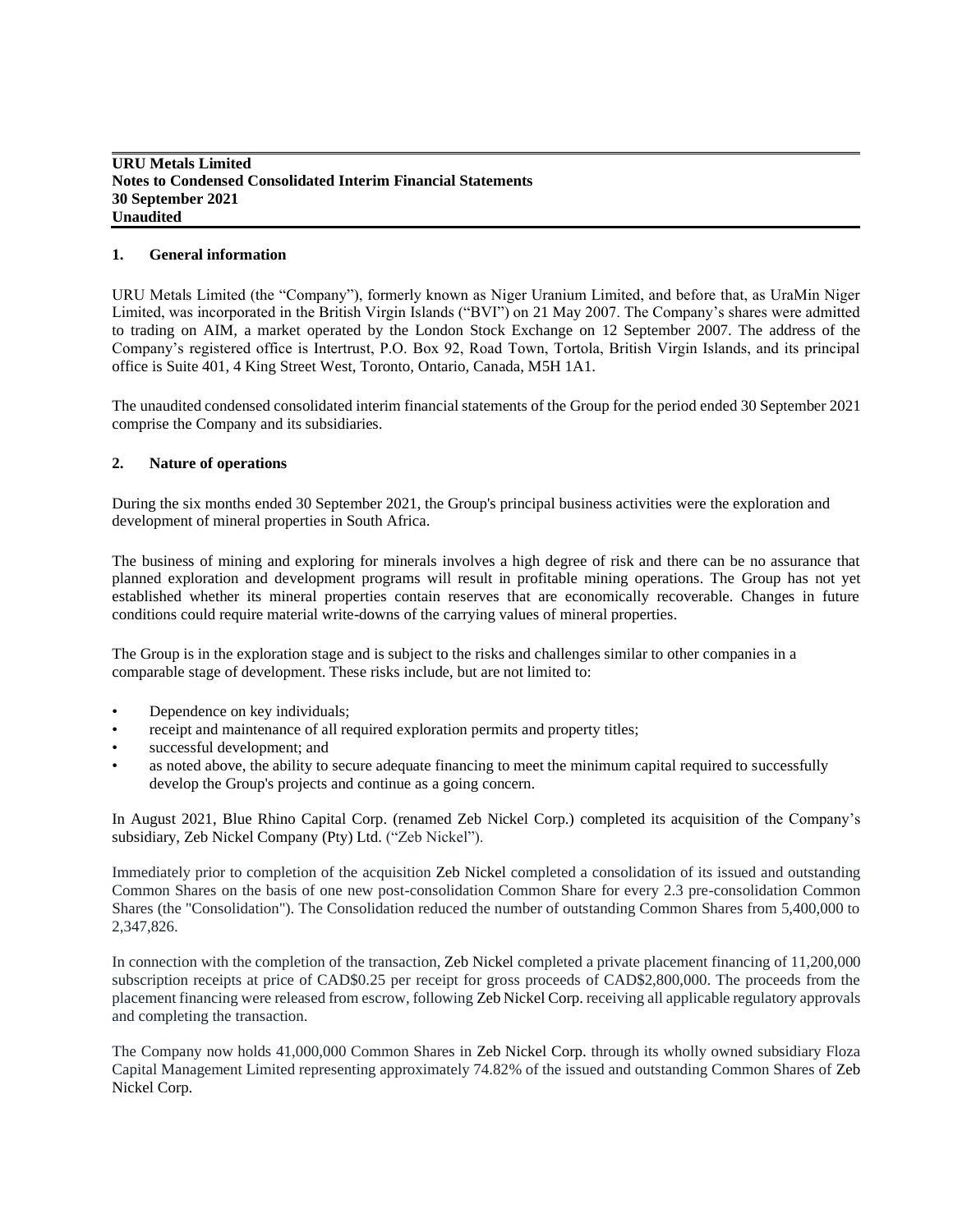## **3. Basis of preparation**

#### *(a) Statement of compliance*

The Company applies IFRS as issued by the International Accounting Standards Board ("IASB"). These unaudited condensed consolidated interim financial statements have been prepared in accordance with International Accounting Standard 34, Interim Financial Reporting. Accordingly, they do not include all of the information required for full annual financial statements required by IFRS as issued by the IASB.

The policies applied in these unaudited condensed consolidated interim financial statements are based on IFRSs issued and outstanding as of 31 December 2021, the date the Board of Directors approved the statements. The same accounting policies and methods of computation are followed in these unaudited condensed consolidated interim financial statements as compared with the most recent annual consolidated financial statements as at and for the year ended 31 March 2021. Any subsequent changes to IFRS that are given effect in the Company's annual consolidated financial statements for the year ending 31 March 2022 could result in restatement of these unaudited condensed consolidated interim financial statements.

(b) Adoption of new accounting policies

#### **Non-controlling interest**

The non-controlling interest, which represent the portion of net income and net assets in subsidiaries that are not 100% owned by the Company, is reported separately within equity in the consolidated statement of financial position.

For business combination including the non-controlling interest, the acquirer measures the non-controlling interest in the acquire either at fair value or at the proportionate share of the acquirer's identifiable net assets.

(c) New accounting standards and interpretations

Certain new accounting standards and interpretations have been published that are not mandatory for the current period and have not been early adopted. These standards are not expected to have a material impact on the Group in the current or future reporting periods.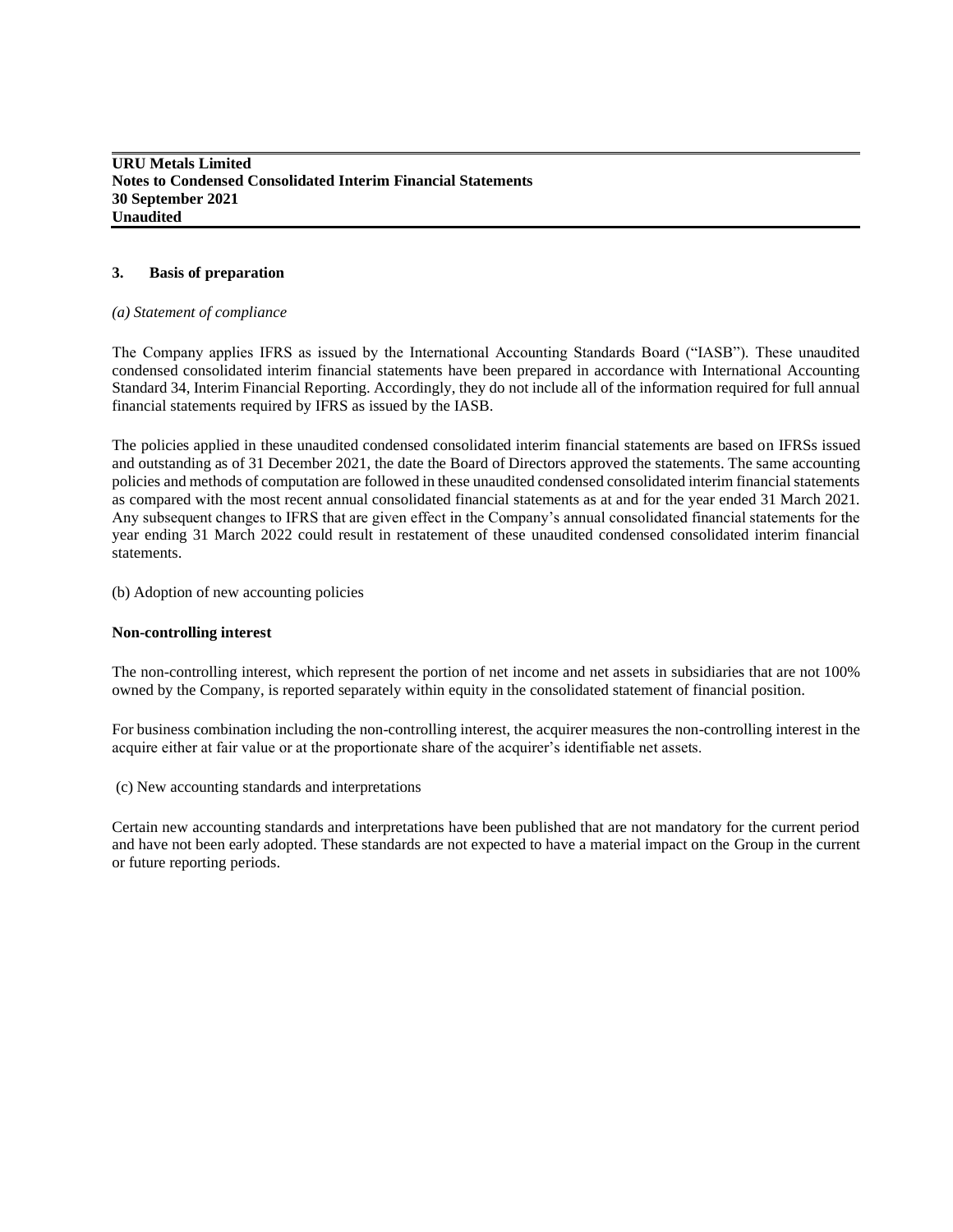#### **4. Financial risk management**

The Group's Board of Directors monitors and manages the financial risks relating to the operations of the Group. These include credit risk, liquidity risk and market risk which includes foreign currency and interest rate risks.

#### *Credit risk*

Credit risk is the risk of loss associated with a counterparty's inability to fulfill its payment obligations. The Group's credit risk is primarily attributable to the Group's cash and cash equivalents and trade and other receivables. The Group has no allowance for impairment that might represent an estimate of incurred losses on other receivables. The Group has cash and cash equivalents of \$1,956,000 (31 March 2021 - \$99,000), which represent the maximum credit exposure on these assets. As at 30September 2021, the majority of the cash and cash equivalents were held with a major Canadian chartered bank from which management believes the risk of loss to be minimal.

#### *Liquidity risk*

Liquidity risk is the risk that the Group will encounter difficulty in meeting the obligations associated with its financial liabilities that are settled by delivering cash or another financial asset. The Group's approach to managing liquidity is to ensure, as far as possible, that it will always have sufficient liquidity to meet its liabilities when due, under both normal and stressed conditions, without incurring unacceptable losses or risking damage to the Group's reputation.

Typically, the Group tries to ensure that it has sufficient cash on demand to meet expected operational expenses for a period of twelve months, including the servicing of financial obligations; this excludes the potential impact of extreme circumstances that cannot reasonably be predicted. Management monitors the rolling forecasts of the Group's liquidity reserve on the basis of expected cash flows.

The following are the contractual maturities of financial liabilities:

|                          | Carrying<br>amount<br>\$'000 | <b>Contractual</b><br>cash flows<br>\$'000 | 6 months<br>or less<br>\$'000 | 6 months<br>to $5$<br>years<br>\$'000 |
|--------------------------|------------------------------|--------------------------------------------|-------------------------------|---------------------------------------|
| 30 September 2021        |                              |                                            |                               |                                       |
| Trade and other payables | 1,477                        | 1,477                                      | 1,477                         |                                       |
| Convertible loan note    | 500                          | 500                                        | $\overline{\phantom{0}}$      | 500                                   |
| Due to related party     | 746                          | 746                                        | 746                           |                                       |
| <b>31 March 2021</b>     |                              |                                            |                               |                                       |
| Trade and other payables | 1,443                        | 1,443                                      | 1,443                         |                                       |
| Convertible loan note    | 276                          | 276                                        | 276                           |                                       |

#### *Market risk*

Market risk is the risk that changes in market prices, such as foreign exchange rates, interest rates and equity prices will affect the Group's loss or the value of its holdings of financial instruments. The objective of market risk management is to manage and control market risk exposures within acceptable parameters, while optimising the return.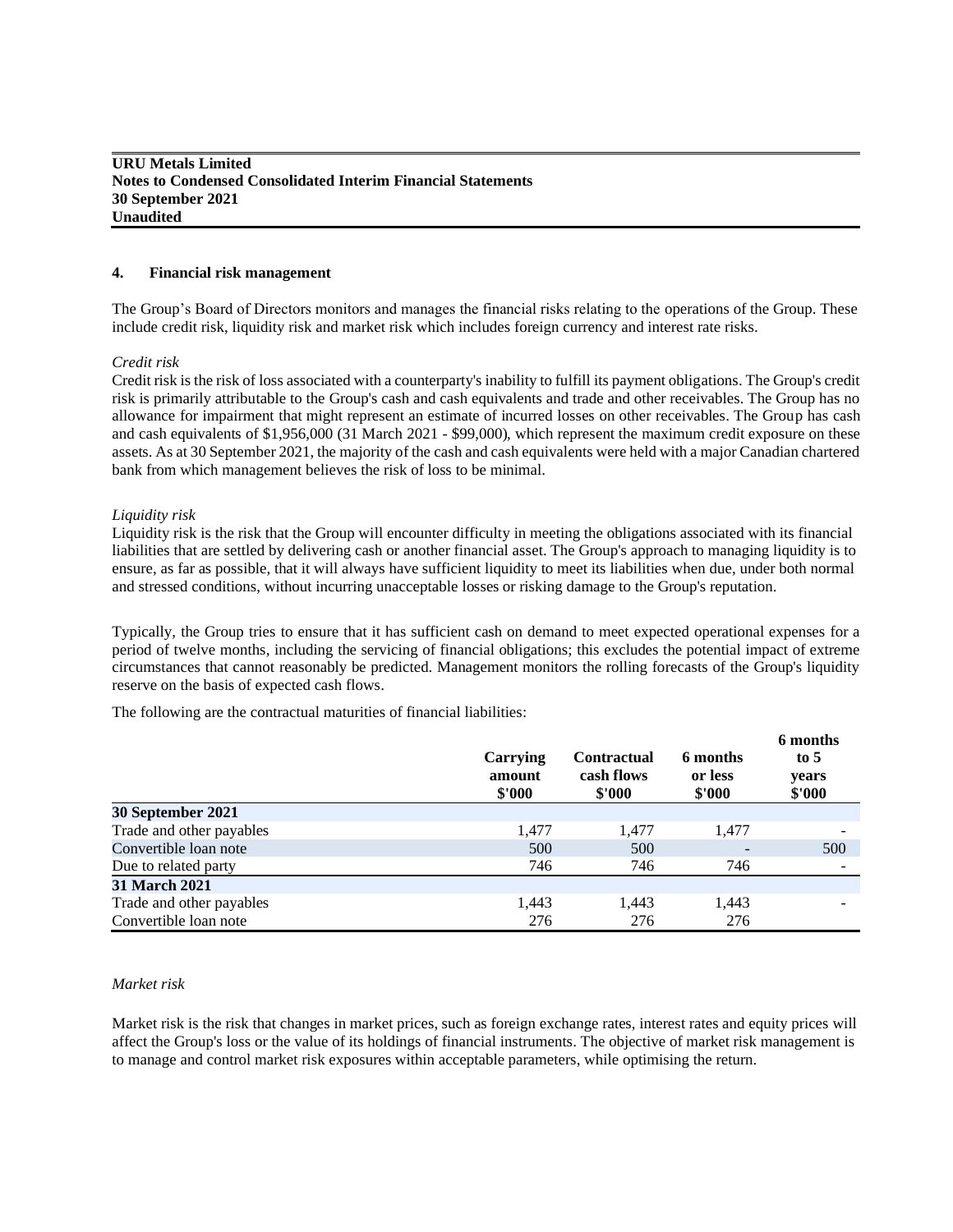#### **4. Financial risk management (continued)**

#### Foreign currency rate risk

The Group, operating internationally, is exposed to currency risk on purchases that are denominated in a currency other than the functional currency of the Group's entities, primarily Pound Sterling ("GBP"), the Canadian Dollar ("CAD"), the South African Rand ("ZAR"), Swedish Krona ("SEK") and the US Dollar ("USD").

The Group does not hedge its exposure to currency risk.

In respect of other monetary assets and liabilities denominated in foreign currencies, the Group's policy is to ensure that its net exposure is kept to an acceptable level by buying or selling foreign currencies at spot rates when necessary to address short term imbalances.

The Group's exposure to foreign currency risk, based on notional amounts, was as follows:

|                             | <b>USD</b>               | ZAR                      | <b>GBP</b><br>\$'000 | <b>SEK</b>               | <b>CAD</b> | <b>Total</b> |
|-----------------------------|--------------------------|--------------------------|----------------------|--------------------------|------------|--------------|
|                             | \$'000                   | \$'000                   |                      | \$'000                   | \$'000     | \$'000       |
| 30 September 2021           |                          |                          |                      |                          |            |              |
| Cash and cash equivalents   | 17                       | $\overline{\phantom{a}}$ | 18                   | $\overline{\phantom{a}}$ | 1,921      | 1,956        |
| Trade and other receivables | $\overline{\phantom{a}}$ |                          |                      | $\overline{\phantom{a}}$ | 123        | 123          |
| Trade and other payables    | (29)                     | (107)                    | (345)                | (71)                     | (925)      | (1, 477)     |
| Convertible loan note       | (500)                    |                          |                      |                          |            | (500)        |
| Due to related party        | (746)                    |                          | -                    |                          |            | (746)        |
| <b>31 March 20201</b>       |                          |                          |                      |                          |            |              |
| Cash and cash equivalents   | 78                       |                          | 17                   |                          | 4          | 99           |
| Trade and other receivables |                          |                          |                      |                          | 95         | 95           |
| Trade and other payables    | (25)                     | (247)                    | (423)                | (50)                     | (698)      | (1, 443)     |
| Convertible loan note       | (276)                    |                          |                      |                          |            | (276)        |

#### Interest rate risk

The financial assets and liabilities of the Group are subject to interest rate risk, based on changes in the prevailing interest rate. The Group does not enter into interest rate swap or derivative contracts. The primary goal of the Group's investment strategy is to make timely investments in listed or unlisted mining and mineral development properties to optimise shareholder value. Where appropriate, the Group will act as an active investor and will strive to advance corporate actions that deliver value adding outcomes. The Group will undertake joint ventures with companies that have the potential to realise value through mineral project development, and invest substantially in those joint ventures to advance asset development over the near term.

#### *Market risks*

#### *Sensitivity analysis*

A 10% strengthening of the USD against the following currencies at the year end would have increased/(decreased) equity and profit or loss by the amounts shown below. This was determined by recalculating the USD balances held using a 10% greater exchange rate to the USD. This analysis assumes that all other variables, in particular interest rates, remain constant.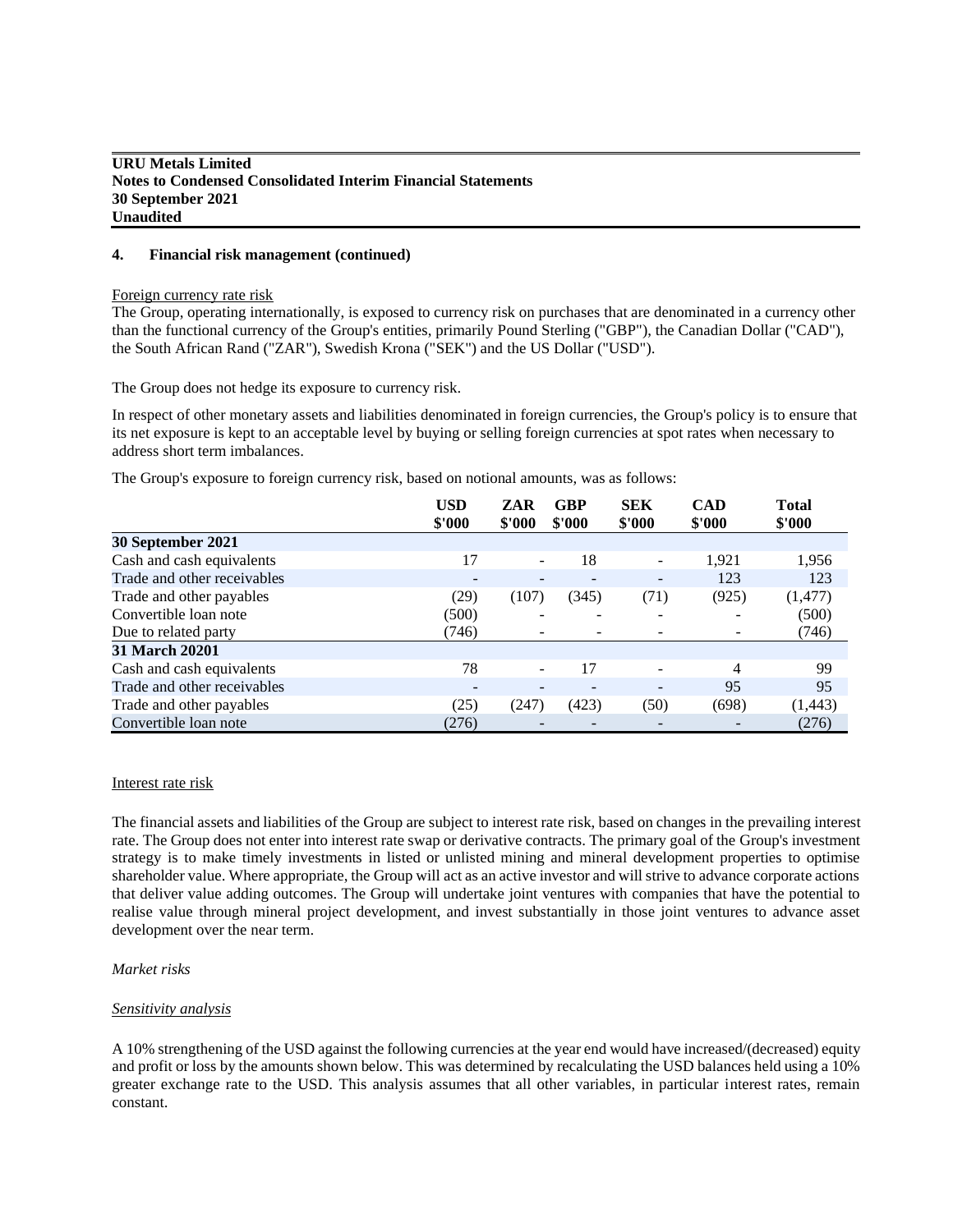## **4. Financial risk management (continued)**

|            |                | 30 September 2021                      |                         | 30 September 2020               |
|------------|----------------|----------------------------------------|-------------------------|---------------------------------|
|            | \$'000         | <b>Equity</b> Profit or loss<br>\$'000 | <b>Equity</b><br>\$'000 | <b>Profit or loss</b><br>\$'000 |
| <b>USD</b> | $\blacksquare$ | 126                                    |                         | ٠                               |
| <b>GBP</b> | ٠              | 33                                     |                         | 45                              |
| CAD        | $\blacksquare$ | (187)                                  |                         | 49                              |
| ZAR        | ٠              | 11                                     |                         | 22                              |
| <b>SEK</b> |                | -                                      |                         |                                 |

## **5. Capital risk management**

The Group includes its share capital, share premium, reserves and accumulated deficit as capital. The Group's objective is to maintain a flexible capital structure which optimises the costs of capital at an acceptable risk. In light of economic changes and with the risk characteristics of the underlying assets, the Group manages the capital structure and makes adjustments to it. As the Group has no cash flow from operations and in order to maintain or adjust the capital structure, the Group may issue new shares, issue debt and/or find a strategic partner. The Group is not subject to externally imposed capital requirements.

The Group prepares annual expenditure budgets to facilitate the management of its capital requirements and updates them as necessary depending on various factors such as capital deployment and general industry conditions. During the six months ended 30 September 2021 there were no changes in the Group's approach to capital management.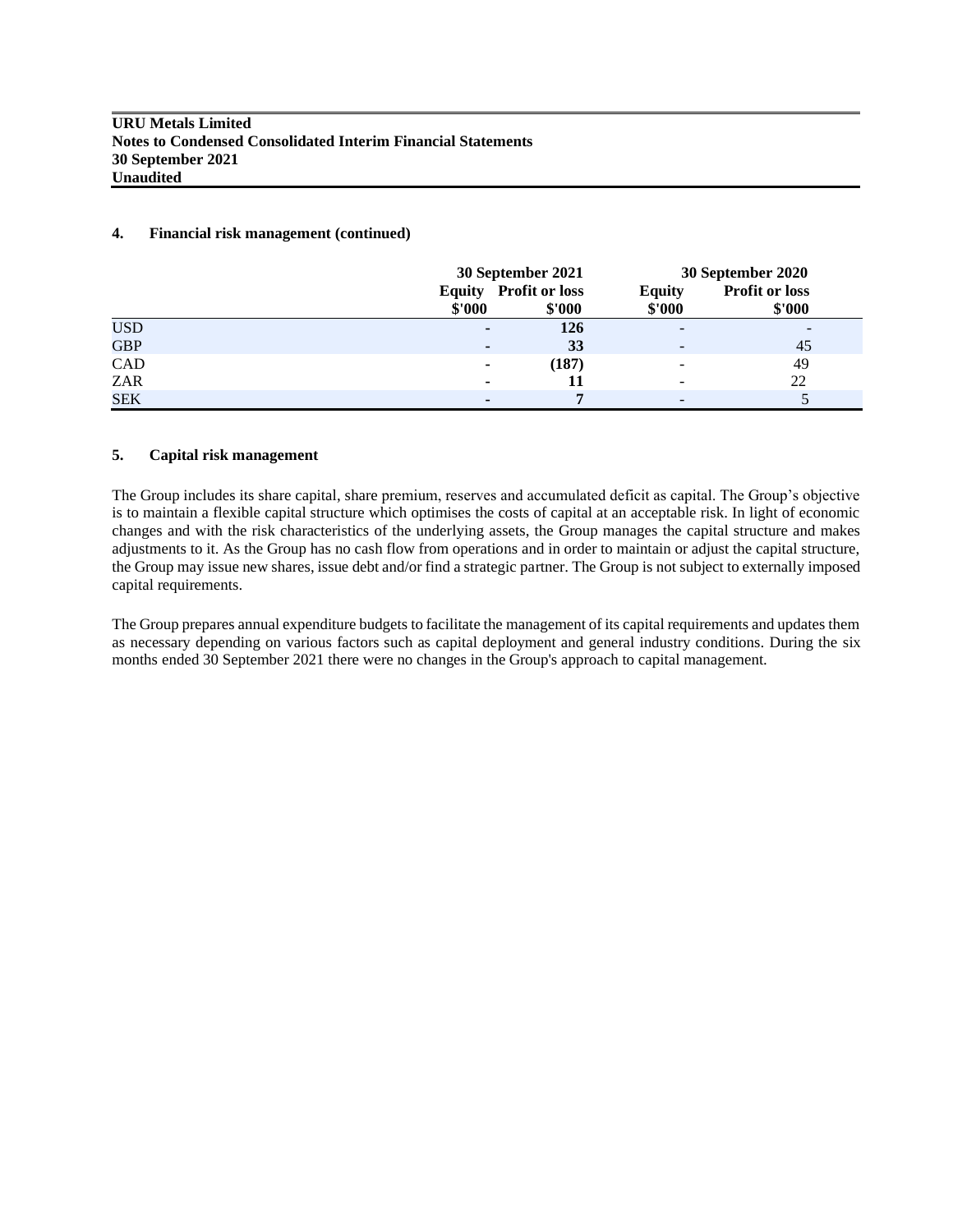## **6. Earnings per Share**

The calculation of basic and diluted earnings per share is based on the result attributable to shareholders divided by the weighted average number of ordinary shares in issue in the year.

Basic earnings per share amounts are calculated by dividing net loss for the year attributable to ordinary equity holders of the parent by the weighted average number of ordinary shares outstanding during the year.

The Company has potentially issuable shares which relate to share options issued to directors and third parties. In the six months ended 30 September 2020 and 30 September 2019 none of the options had a dilutive effect on the loss.

|                                                                           | Six months   | Six months   |  |
|---------------------------------------------------------------------------|--------------|--------------|--|
|                                                                           | ended        | ended        |  |
|                                                                           | 30 September | 30 September |  |
|                                                                           | 2021         | <b>2020</b>  |  |
| Loss used in calculating basic and diluted earnings per share $(\$'000)$  | (794)        | (1, 810)     |  |
| Number of shares                                                          |              |              |  |
| Weighted average number of shares for the purpose of basic earnings per   |              |              |  |
| share                                                                     | 1,646,691    | 1,347,591    |  |
| Weighted average number of shares for the purpose of diluted earnings per |              |              |  |
| share                                                                     | 1,646,691    | 1,347,591    |  |
| Basic loss per share (US dollars)                                         | (0.53)       | (1.34)       |  |
| Diluted loss per share (US dollars)                                       | (0.53)       | (1.34)       |  |

# **7. Intangible assets**

| <i>Exploration costs</i> |        |
|--------------------------|--------|
| <b>COST</b>              | \$'000 |
| At 31 March 2021         | 6,560  |
| Additions                | 141    |
| Foreign exchange         | (129)  |
| At 30 September 2021     | 6,572  |

| ACCUMULATED AMORTISATION AND IMPAIRMENT | \$'000 |
|-----------------------------------------|--------|
| At 31 March 2021                        | 2,786  |
| Foreign exchange                        | (36)   |
| At 30 September 2021                    | 2,750  |
|                                         |        |
| <b>CARRYING VALUE</b>                   | \$'000 |
| $A + 21 B$ , $A - 1$ , $2021$           | 2.774  |

| At 31 March 2021     | 774<br>$\sim$ |
|----------------------|---------------|
| At 30 September 2021 | 3.822         |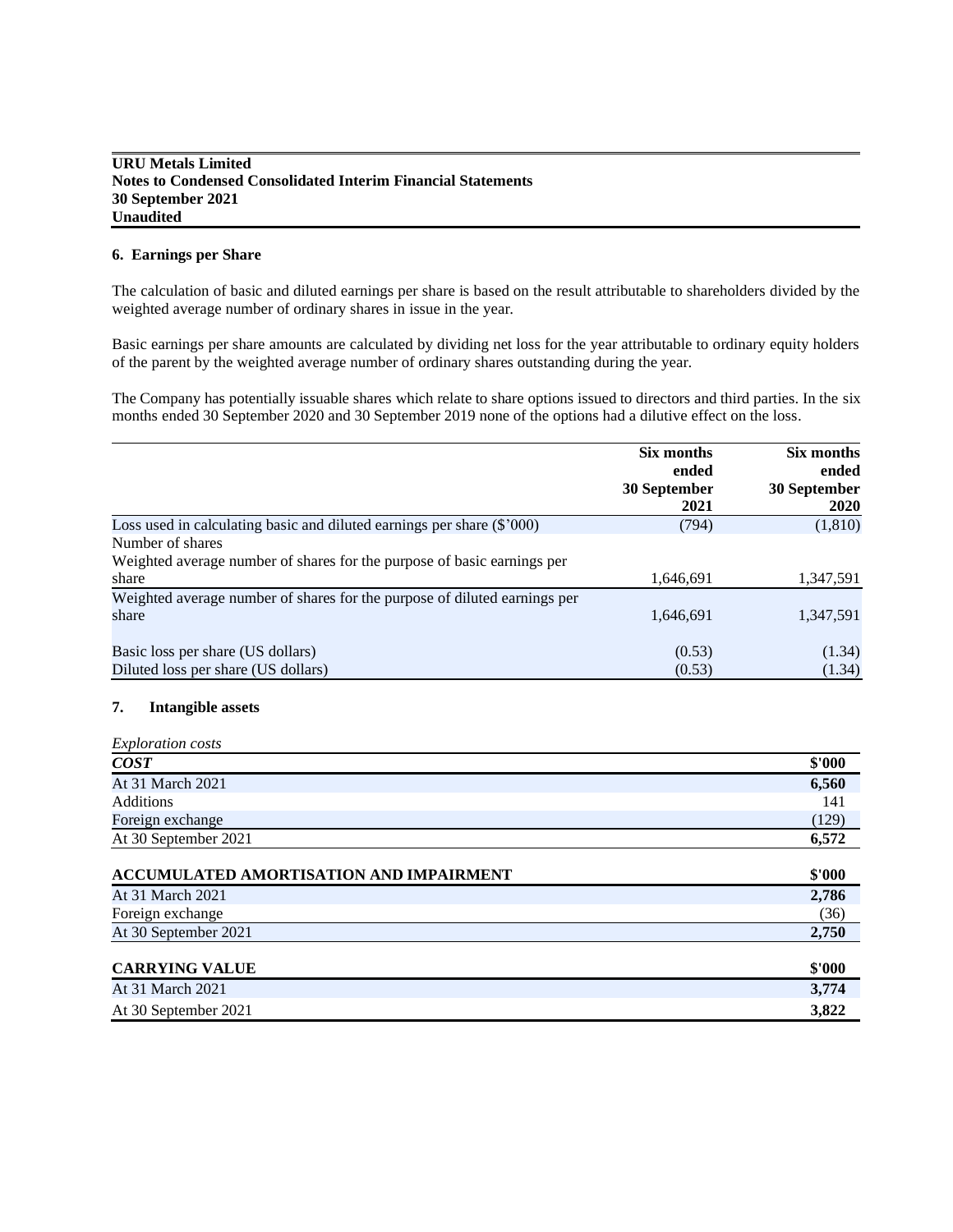## **7. Intangible assets (continued)**

#### **South African Projects**

In November 2013, the Group acquired (i) a 100% interest in Southern Africa Nickel Limited ("SAN Ltd.") which had been the Group's joint venture partner since 2010 on the Zebediela Nickel Project and (ii) a 50% interest in the Burgersfort Project. SAN Ltd in turn had a 74% interest in a joint operation (the "SAN-Umnex Joint Venture"). The remaining 26% was held by Umnex Mineral Holdings Pty ("UMH"), which had title to the Zebediela licences through its subsidiary, UML. With the Group's acquisition of SAN Ltd., the SAN-URU joint venture was dissolved, and San Ltd. obtained ownership of the JV's 50% interest in the Burgersfort Project with BSC Resources as the other party to the agreement. On 10 April 2014, SAN Ltd. and UMH agreed that SAN Ltd. would purchase 100% of Umnex Minerals Limpopo Pty ("UML") from UMH for consideration of 33,194,181 new Group shares and 8,000,000 bonus shares issued to directors and officers for their services in the acquisition of UML.

The Zebediela Nickel Project extends over three separate adjacent prospecting rights in the Limpopo Province of South Africa. All three rights are now held by Lesego Platinum Uitloop Pty ("LPU"), which in turn is 100% owned by UML and which in turn is 100% owned by Zeb Nickel Company (Pty) Ltd. from 6 November 2020.

All three rights are currently compliant with minimum expenditure obligations, annual report submissions, annual prospecting fees, and submitted prospecting work programs. Under the terms of the acquisition agreement, UMH is permitted to return the shares and take back the licences should the Group:

- fail to maintain adequate cash funds to meet its general and project expenditure obligations, or
- fail to meet the purchased rights' minimum statutory expenditure obligations

As at 30 September 2021, the "general and project expenditure obligations" and the "minimum statutory expenditure obligations" of the general and project expenditure obligations had not been determined.

Additionally, conditional consideration of 12,000 free-trading shares is payable if either 1) a transaction is consummated by the Group to sell, farm-out, or similarly dispose of any portion of a mineral project on some or all of the mining titles, or 2) a mining right is obtained from DMRE in respect of some or all of the rights, or 3) an effective change of control of the Group occurs. As at 31 March 2021 none of the above conditions have occurred.

On 19 April 2017, the Group entered into a Corporate and Management Services Agreement (the "Agreement") with UMH. As per the Agreement, UMH shall provide to UML services including project management, coordination of mining rights application, mineral rights management, finance and accounting, technical, metallurgical, engineering and geological services and corporate finance and capital raising. In exchange of the services, UMH will earning the following fees:

- 1. Once the Bankable Feasibility Study commences a monthly retainer of ZAR150,000 until then a monthly retainer of ZAR75,000 will be paid;
- 2. First right of offer for technical, metallurgical, engineering and geological services at market related pricing;
- 3. Capital raising and corporate finance fees of 5% of the transaction value of capital raised through UMH sources;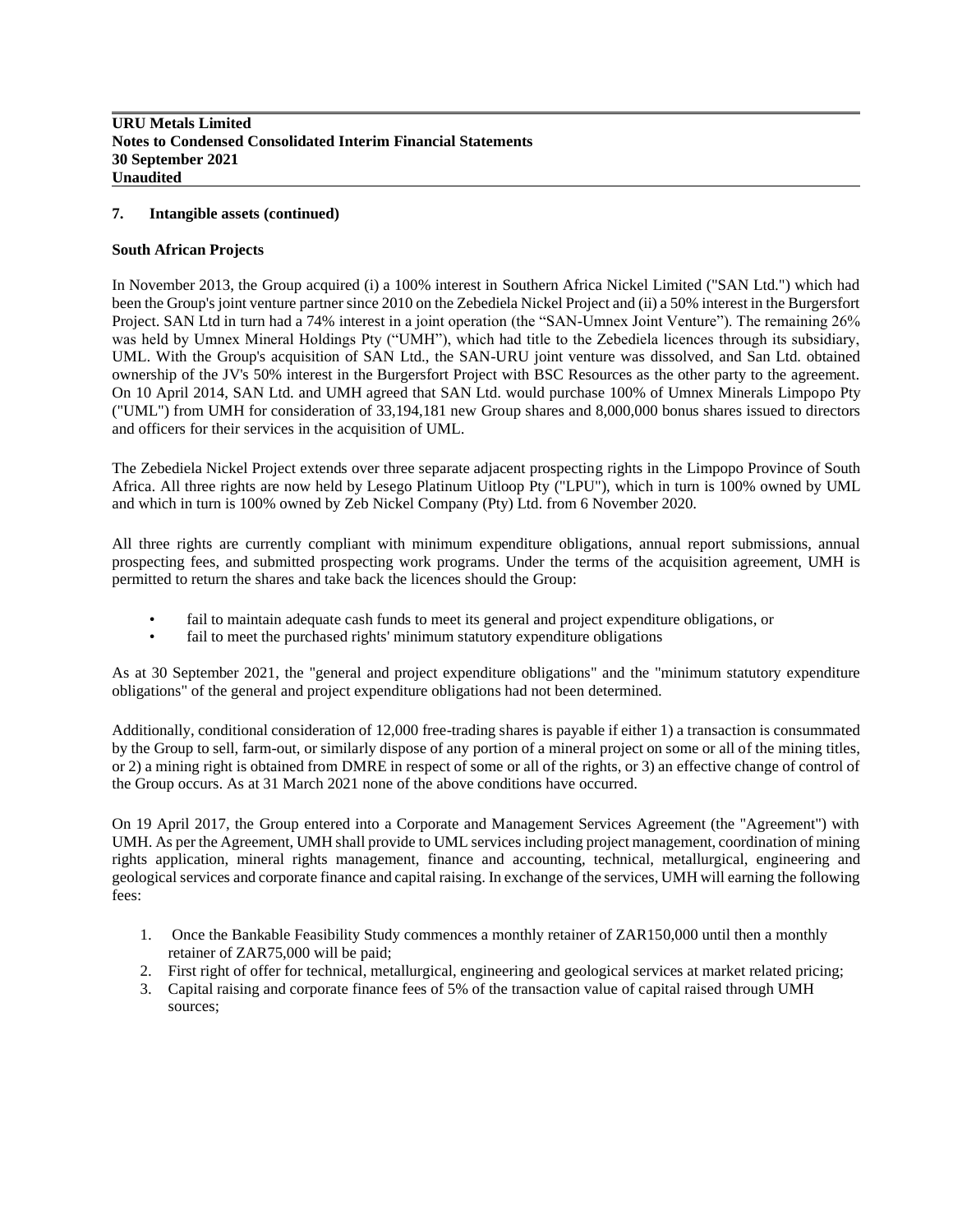#### **7. Intangible assets (continued)**

4. UMH will be issued a 1.5% royalty on all revenue generated from the Zebediela project. 1% of the royalty can be purchased back by the Company or its successor for the amount of \$2 million provided that the Company exercises this right within 24 months of the Mining Right being issued by the Department of Mineral Resources of South Africa.

On 4 December 2018 the Company announced that the DMRE had formally approved and executed the renewal of the primary prospecting right. The right will expire on 2 December 2021.

On 19 February 2020, the DMRE formally accepted the Final Scoping Report and granted approval for the Environmental Impact Assessment (EIA) phase to proceed. An extension was granted on 28 August 2020 for the delays caused by the COVID-19 lockdown measures.

On 18 January 2021, the DMRE formally acknowledged receipt of the EIA which was formally submitted on 15 January 2021.

## 8 **Trade and other receivables**

|                   | 30 September | 31 March |
|-------------------|--------------|----------|
|                   | 2021         | 2021     |
|                   | \$'000       | \$'000   |
| Other receivables | 123          | 95       |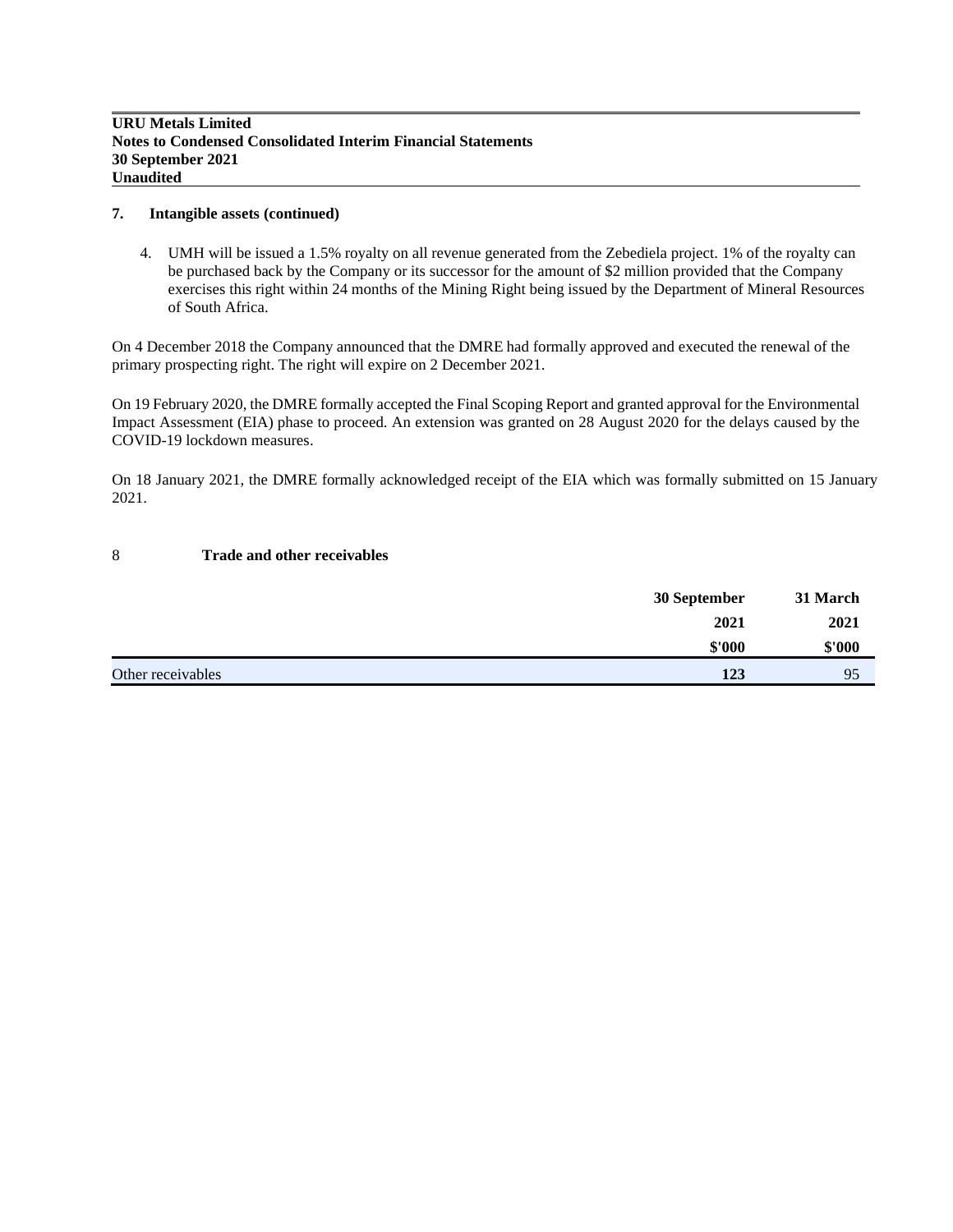# **9. Convertible loan note**

On 6 May 2020, the Company issued a convertible loan note ("Convertible Loan Note") for \$250,000 to Boothbay Absolute Return Strategies LP ("Boothbay"). The Convertible Loan Note can be increased to \$500,000 prior to the maturity of the Loan Note on 31 May 2021 or such later date as the Company may in its sole discretion determine. The Convertible Loan Note is unsecured, bears no interest and is convertible at the lower of:

- (i) a voluntary conversion price triggered on serving a conversion notice (being 85 pence per share for a period of 90 days from the date of the Loan Note ("Notice Period); and following expiry of the 90 day period, a 35% discount to the Volume Weighted Average Price ("VWAP") per share in the 5 trading days prior to the noteholder serving a conversion notice);
- (ii) on an equity fund raising of not less than US\$5 million (excluding a Loan Note conversion), a 35% discount to the price per share paid by investors on such a fund raising;
- (iii) on a share sale (meaning a sale of Ordinary Shares giving control of the Company, whether for cash and/or by way of exchange for shares in another company and/or for other consideration, and whether or not control of the Company changes as a result of such transaction), a 35 per cent. discount to the price per share paid on the share sale; or
- (iv) if there is no conversion notice served, fund raising or share sale prior to the maturity date, at a 35% discount to the VWAP per share in the 5 trading days prior to the maturity date.

On 6 August 2020, the Company extended the Notice Period relating to the Convertible Loan Note, as previously announced on 6 May 2020, for a further 90 days with effect from 6 August 2020.

On 4 November 2020, the Company extended the notice period relating to the Convertible Loan Note, as previously announced on 6 May 2020 and extended on 6 August 2020, for a further 90 days with effect from 4 November 2020.

On 26 May 2021 the Company increased the Convertible Loan Note to \$500,000 and extended the notice period relating to the Convertible Loan Note, as previously announced on 6 May 2020 and extended on 6 August 2020 and 4 November 2020, to 31 May 2022.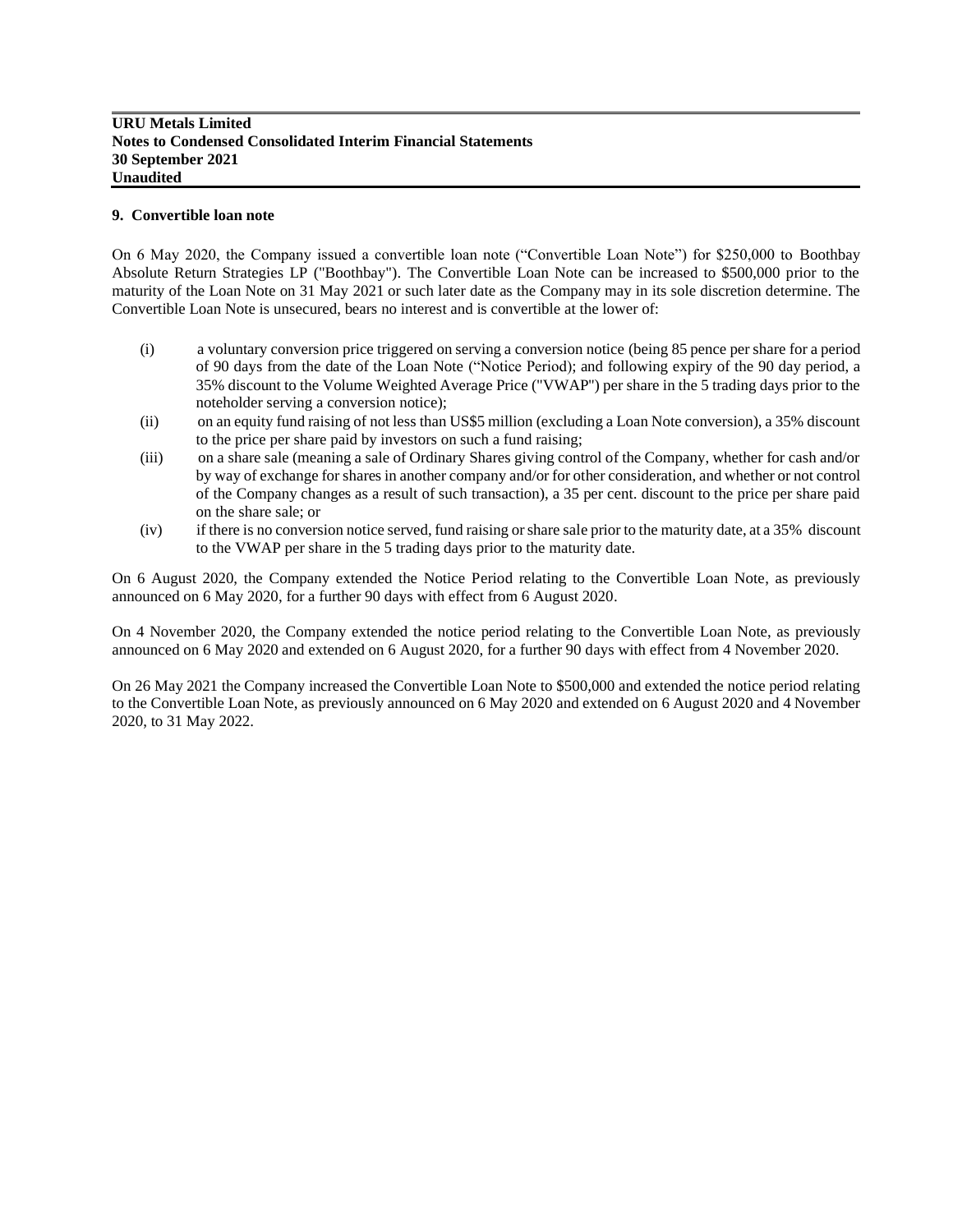### **10. Reverse take-over (RTO) and non-controlling interest**

On August 1, 2021, Blue Rhino Capital Corp. ("Blue Rhino") (renamed Zeb Nickel Corp.), a Capital Pool Company incorporated under the Business Corporations Act (British Columbia) completed its acquisition of the Company's subsidiary, "Zeb Nickel" by way of issuing 41,000,000 common shares of Blue Rhino ("The Transaction"). As a result, the shareholders of Zeb Nickel acquired control of Blue Rhino, thereby constituting an RTO. The Transaction is considered a purchase of the Company's net assets by the Zeb Nickel shareholders. The Transaction is accounted for in accordance with guidance with provided in *IFRS 2, Share-Based Payment* as the Company did not qualify as a business according to the definition in *IFRS 3, Business Combinations*. For RTO accounting purposes, the Transaction is recognized as if Zeb Nickel had proceeded to issue the Blue Rhino's shares outstanding before the Transaction in exchange for the net assets acquired. The fair value of the 2,347,828 common shares of the Company was determined to be \$0.25 per common share, based on the fair value at August 1, 2021.

| <b>Consideration paid</b>                              | \$            |
|--------------------------------------------------------|---------------|
| Fair value of Blue Rhino common shares, agent warrants |               |
| and stock options                                      | 536           |
|                                                        |               |
|                                                        |               |
| Identifiable assets acquired                           | $\mathcal{S}$ |
| Cash                                                   | 146           |
| Trade and other payables                               | (13)          |
| Net assets acquired                                    | 133           |
|                                                        |               |
| <b>Unidentified assets acquired</b>                    |               |
| Share listing expense                                  | 403           |
|                                                        |               |
| Total net identifiable assets and share listing costs  | 536           |

The Company recorded the fair value of consideration for acquisition of Blue Rhino as non-controlling interest. The continuity of non-controlling interest is as follows:

|                                                         | Amount $(\$)$ |
|---------------------------------------------------------|---------------|
| <b>As at 31 March 2021</b>                              |               |
| RTO of Blue Rhino                                       | 536           |
| Shares issued for finder's fees in the RTO              | 50            |
| Private placement in Zeb Nickel                         | 2,137         |
| Increase of NCI due to exercise of stock options in Zeb |               |
| Nickel                                                  | 16            |
| Loss attributable to NCI shareholders during the period | (134)         |
| As at 30 September 2021                                 | 2,605         |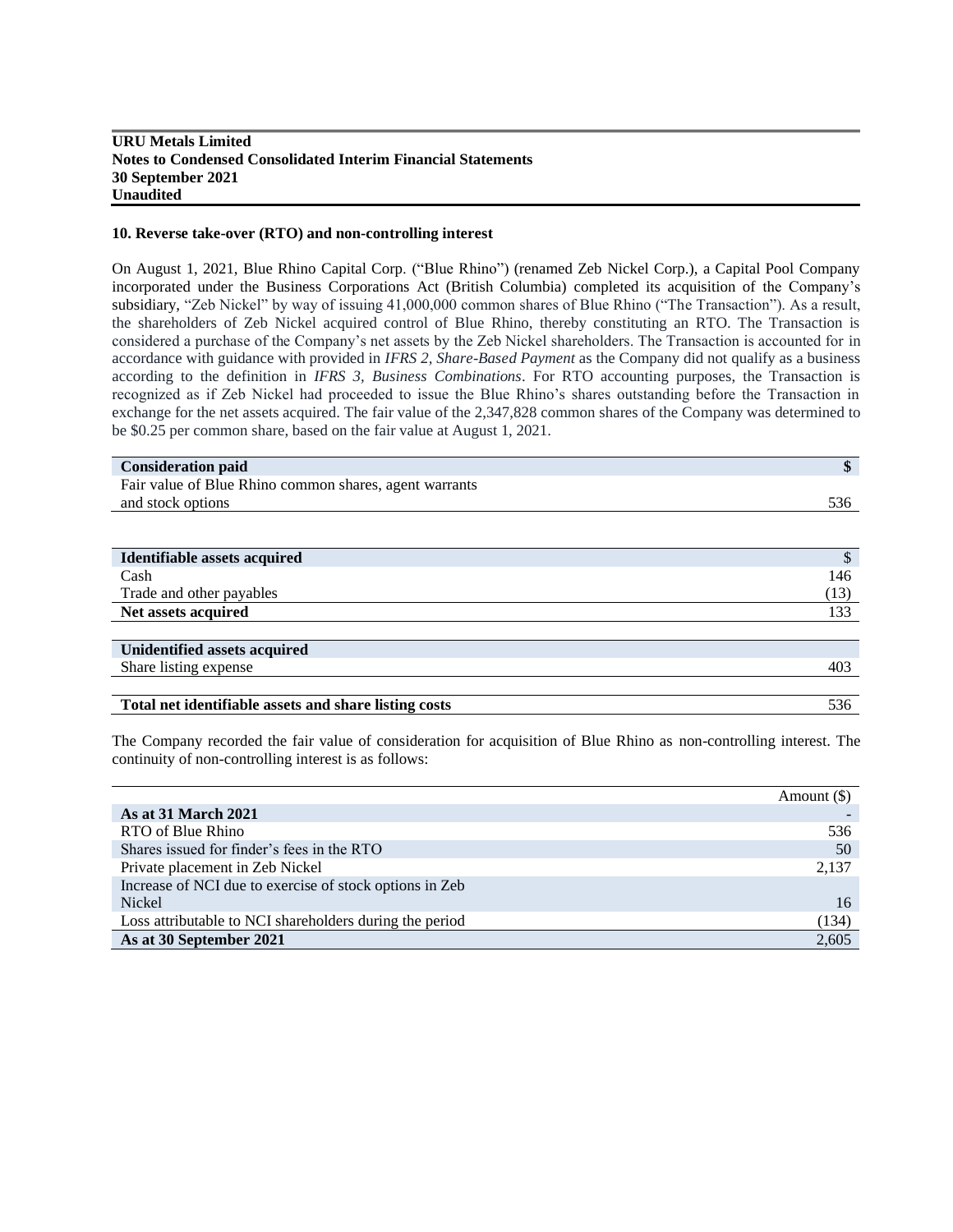#### **11. Share capital and share premium**

|                      | Number of |                                |                                |                 |
|----------------------|-----------|--------------------------------|--------------------------------|-----------------|
|                      | shares    | <b>Share capital</b><br>\$'000 | <b>Share premium</b><br>\$'000 | Total<br>\$'000 |
| At 31 March 2021     | 1.646.691 | 7.815                          | 48.070                         | 55,885          |
| At 30 September 2021 | .646.691  | 7.815                          | 48,070                         | 55,885          |

#### *Issued shares*

All issued shares are fully paid up.

Authorized: unlimited number of common shares. There are no preferences or restrictions attached to any classes of common shares.

#### *Unissued shares*

In terms of the BVI Business Companies Act, any unissued shares are under the control of the Directors.

## *Dividends*

Dividends declared and paid by the Group were \$nil for the year ended 30 September 2020 (30 September 2019 - \$nil).

# **12. Reserves**

#### (a) Share option and warrants reserve

The Share Option Plan is administered by the Board of Directors, which determines individual eligibility under the plan for optioning to each individual. Below is disclosure of the movement of the Group's share options as well as a reconciliation of the number and weighted average exercise price of the Group's share options outstanding on 30 September 2021 and 31 March 2021.

The assessed fair value at grant date is determined using the Black-Scholes Model that takes into account the exercise price, the term of the option, the share price at grant date, the expected price volatility of the underlying share, the expected dividend yield and the risk-free interest rate for the term of the option.

No stock options were granted during the six months ended 30 September 2021.

(i) Reconciliation of share options outstanding as at 30 September 2021:

| Exercise prices $(\pounds)$ | Weighted<br>average<br>remaining life (years) | Number of<br>options<br>outstanding | <b>Number</b><br>exercisable |
|-----------------------------|-----------------------------------------------|-------------------------------------|------------------------------|
| 0.60                        | 0.65                                          | 15,050                              | 15,050                       |
| 0.90                        | 0.65                                          | 15.150                              | 15,150                       |
| 0.75                        | 0.65                                          | 30,200                              | 30,200                       |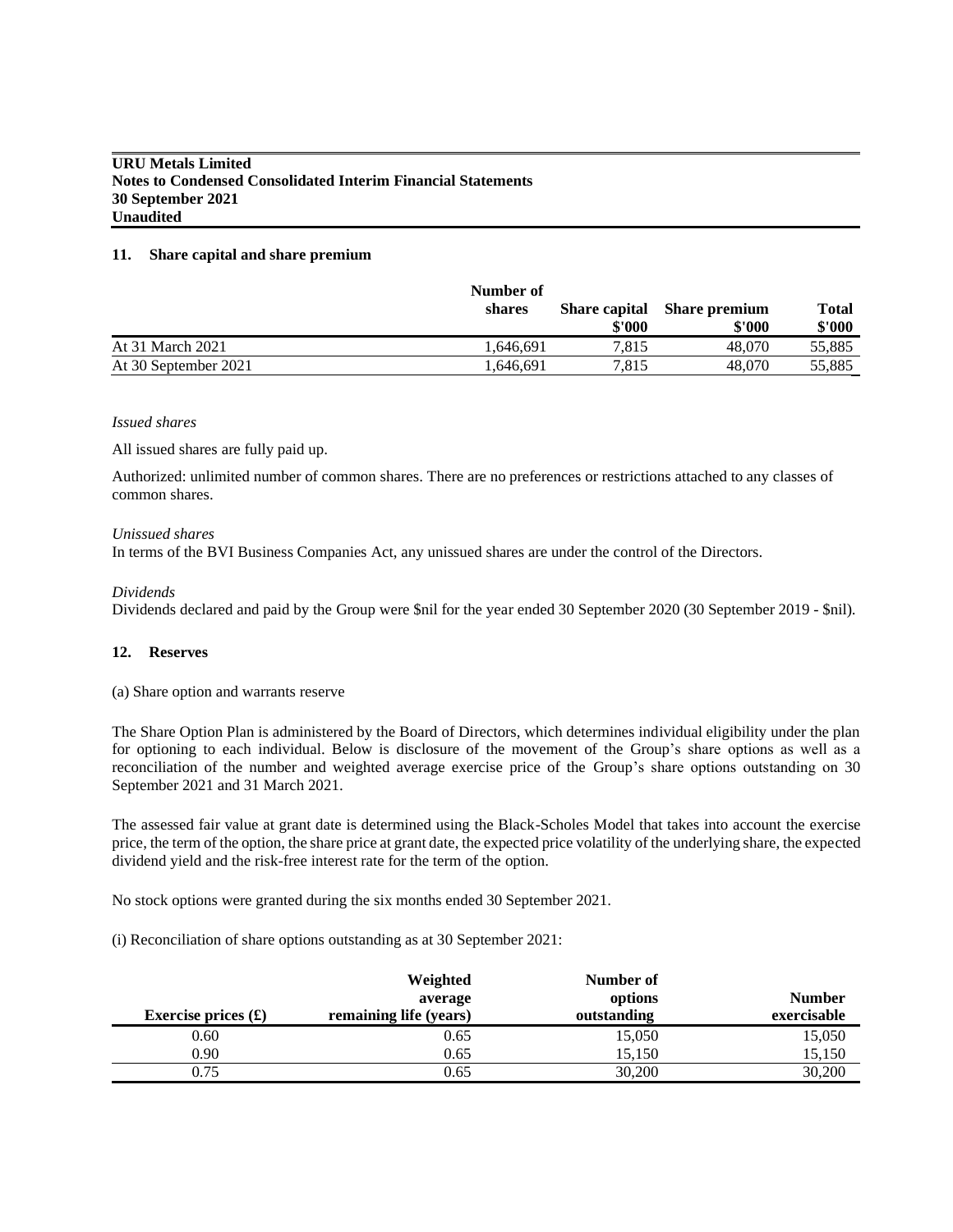# **12. Reserves (continued)**

The inputs into the Black Scholes option pricing model for the options granted are as follows:

|                         | <b>April 2017</b> | <b>April 2017</b> | October 2020 |
|-------------------------|-------------------|-------------------|--------------|
| Exercise price $(f)$    | 60                | 90                | 49           |
| Expected volatility     | 92.88%            | 92.88%            | 54.9%        |
| Expected life           | 5 years           | 5 years           | 10 years     |
| Risk-free interest rate | 0.91%             | 0.91%             | 3.16%        |
| Expected dividends      | $0.0\%$           | $0.0\%$           | $0.0\%$      |

(ii) Continuity and exercise price

The number and weighted average exercise prices of share options are as follows:

|                                        |               | Weighted                 |
|----------------------------------------|---------------|--------------------------|
|                                        |               | average                  |
|                                        |               | exercise                 |
|                                        | <b>Number</b> | price                    |
|                                        | of options    | per share $(\mathbf{f})$ |
| At 31 March 2021 and 30 September 2021 | 30,200        | 75                       |

The following is a continuity of the Group's warrants granted under its Share Incentive Scheme.

|                      | <b>Number</b><br>of options | exercise<br>price<br>per share $(\mathbf{\hat{f}})$ |
|----------------------|-----------------------------|-----------------------------------------------------|
| At 31 March 2021     | 705,882                     | 0.85                                                |
| At 30 September 2021 | 705,882                     | 0.85                                                |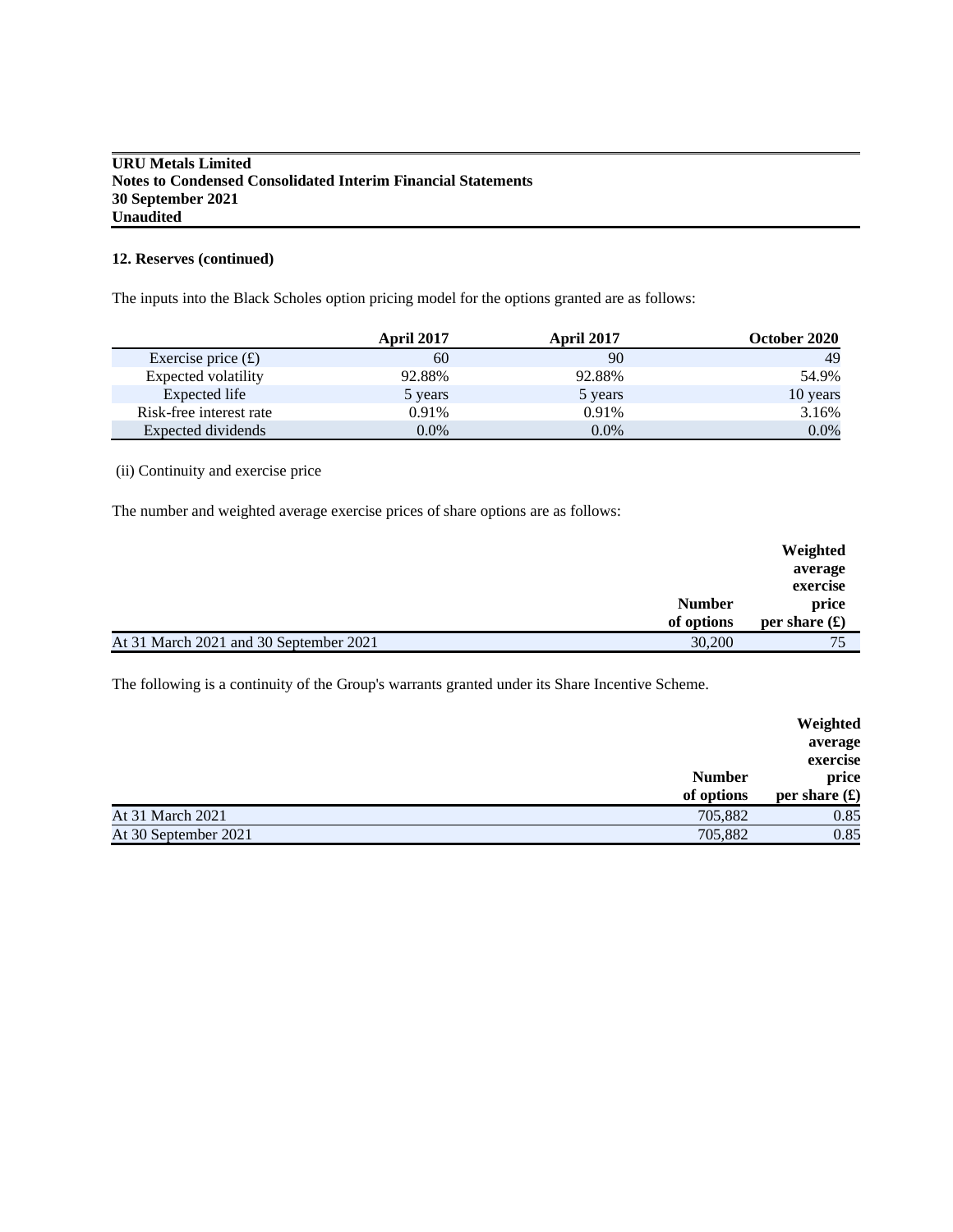#### **12. Reserves (continued)**

Reconciliation of warrants outstanding as at 30 September 2021:

|                            | Weighted               | Number of   |               |
|----------------------------|------------------------|-------------|---------------|
|                            | average                | warrants    | <b>Number</b> |
| Exercise price $(\pounds)$ | remaining life (years) | outstanding | exercisable   |
| 0.85                       | 0.60                   | 705.882     | 705,882       |

#### (b) Foreign Currency Translation Reserve

The Foreign Currency Translation Reserve represents foreign currency differences recognised directly in other comprehensive income when assets and liabilities of foreign operations are translated to the Group's presentational currency at exchange rates at the reporting date and income and expenses are translated to the Group's presentational currency at average exchange rates.

#### **13. Trade and other payables**

|                | As at<br>30 September<br>2021 | As at<br>31 March<br>2021 |
|----------------|-------------------------------|---------------------------|
|                | \$'000                        | \$'000                    |
| Other payables | 680                           | 435                       |
| Accruals       | 797                           | 1,008                     |
|                | 1,477                         | 1,443                     |

#### **14. Related party transactions**

#### *(a) Transactions with key management personnel*

During the six months ended 30 September 2021, nil (six months ended 30 September 2020 - nil) share options were granted to key management personnel as defined by IAS 24 'Related party disclosures'. Key management personnel include J. Peng, a senior employee of Marrelli Support Services Inc. (MSSI), a company which provides financial accounting services to the Group. Below is the listing of the stock options held by key management personnel and the share expire on 19 April 2022.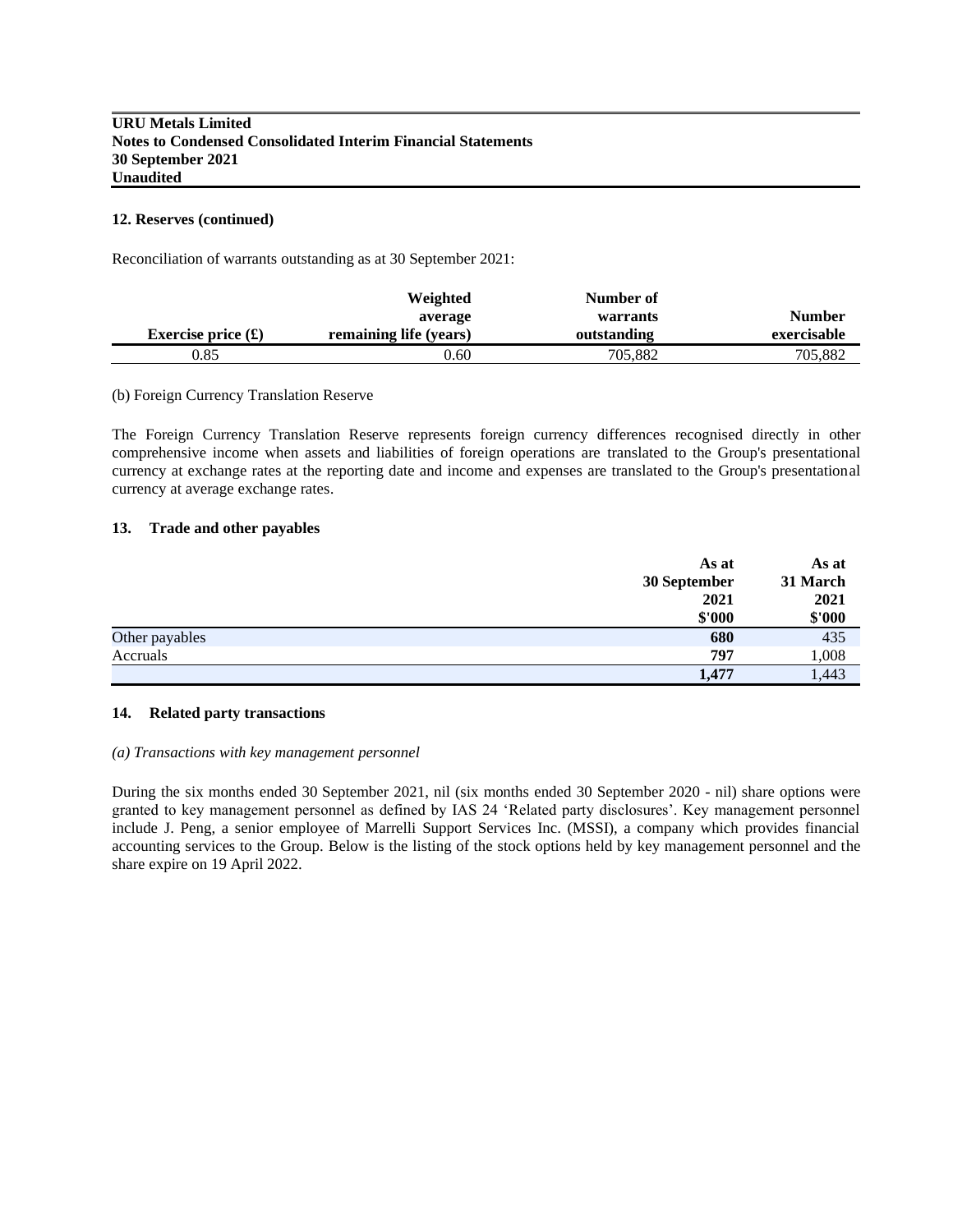#### **14. Related party transactions (continued)**

The following share options, granted to current and past directors and management, were outstanding as at 30 September 2021.

|                    |                            | Number of<br>options | <b>Expiry</b> |
|--------------------|----------------------------|----------------------|---------------|
| Directors/officers | Exercise price $(\pounds)$ | outstanding          | date          |
| <b>Directors</b>   |                            |                      |               |
| J. Zorbas          | 60                         | 5,000                | 19 April 2022 |
| J. Zorbas          | 90                         | 5,000                | 19 April 2022 |
| J. Vieira          | 60                         | 2,600                | 19 April 2022 |
| J. Vieira          | 90                         | 2,600                | 19 April 2022 |
| Management         |                            |                      |               |
| J. Peng            | 60                         | 1,000                | 19 April 2022 |
| J. Peng            | 90                         | 1,000                | 19 April 2022 |
| Former directors   |                            |                      |               |
| D. Subotic         | 60                         | 2,600                | 19 April 2022 |
| D. Subotic         | 60                         | 2,600                | 19 April 2022 |
| H. Kloepper        | 60                         | 1,000                | 19 April 2022 |
| H. Kloepper        | 90                         | 1,000                | 19 April 2022 |

*(b) Directors' remuneration*

|                               | Six months       | Six months |
|-------------------------------|------------------|------------|
|                               | ended            | ended      |
|                               | 30               | 30         |
|                               | <b>September</b> | September  |
|                               | 2021             | 2020       |
|                               | \$'000           | \$'000     |
| Fees for services as director | 17               | 16         |
| Basic salary                  | 96               | 90         |
| Total                         | 113              | 106        |

Included in trade and other payables in note 14 are amounts accrued in respect of director fees and salary of directors' of the Company in the year totalling \$697,000 (31 March 2021: \$579,000) being amounts due to J.Zorbas (\$627,000 ( 31 March 2021: \$526,000)); J Vieira (\$45,000, (31 March 2021:\$36,000)); and K. Appleby (\$26,000 (31 March 2021: \$17,000)).

John Zorbas entered into a non-binding agreement with URU on 16 June 2021 and advanced the Company CAD 950,000 in cash, to be held in escrow or as restricted cash ("Restricted Cash") on 17 June 2021, pending formal agreements being entered into between Mr Zorbas and URU. The Restricted Cash was provided as a contingency fund to be used by URU in the event that the disposal of the Company's interest in the Zebediela nickel project was not completed or not completed within the timescale originally anticipated (see the RNS announcement of 3 March 2021 for details relating to the disposal of the Zebediela nickel project). As at 30 September 2021, the Company owed USD \$746,000 to J. Zorbas. The amount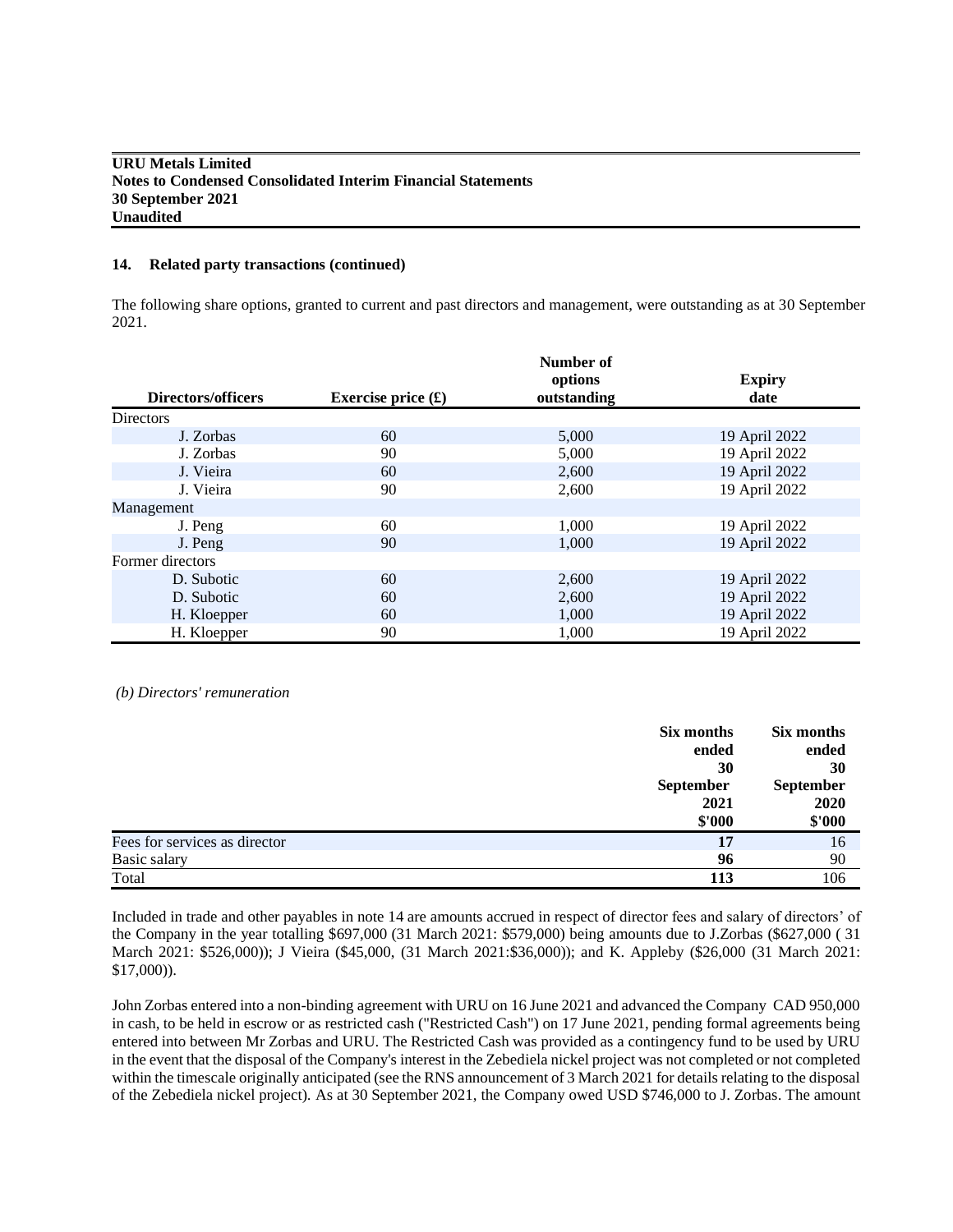was due on demand and none interest bearing. The amount has been presented as restricted cash as at 30 September 2021. Subsequent to 30 September 2021, in regards to the "Restricted Cash" the Company on 22 December entered into a formal agreement with John Zorbas ("Loan Agreement"), the CEO of URU, for the provision of a loan of USD \$746,000 ("Loan"). No interest is due from the Company in connection with the Loan, it is unsecured and no fee is payable to Mr Zorbas. The loan is repayable upon 30 days notice.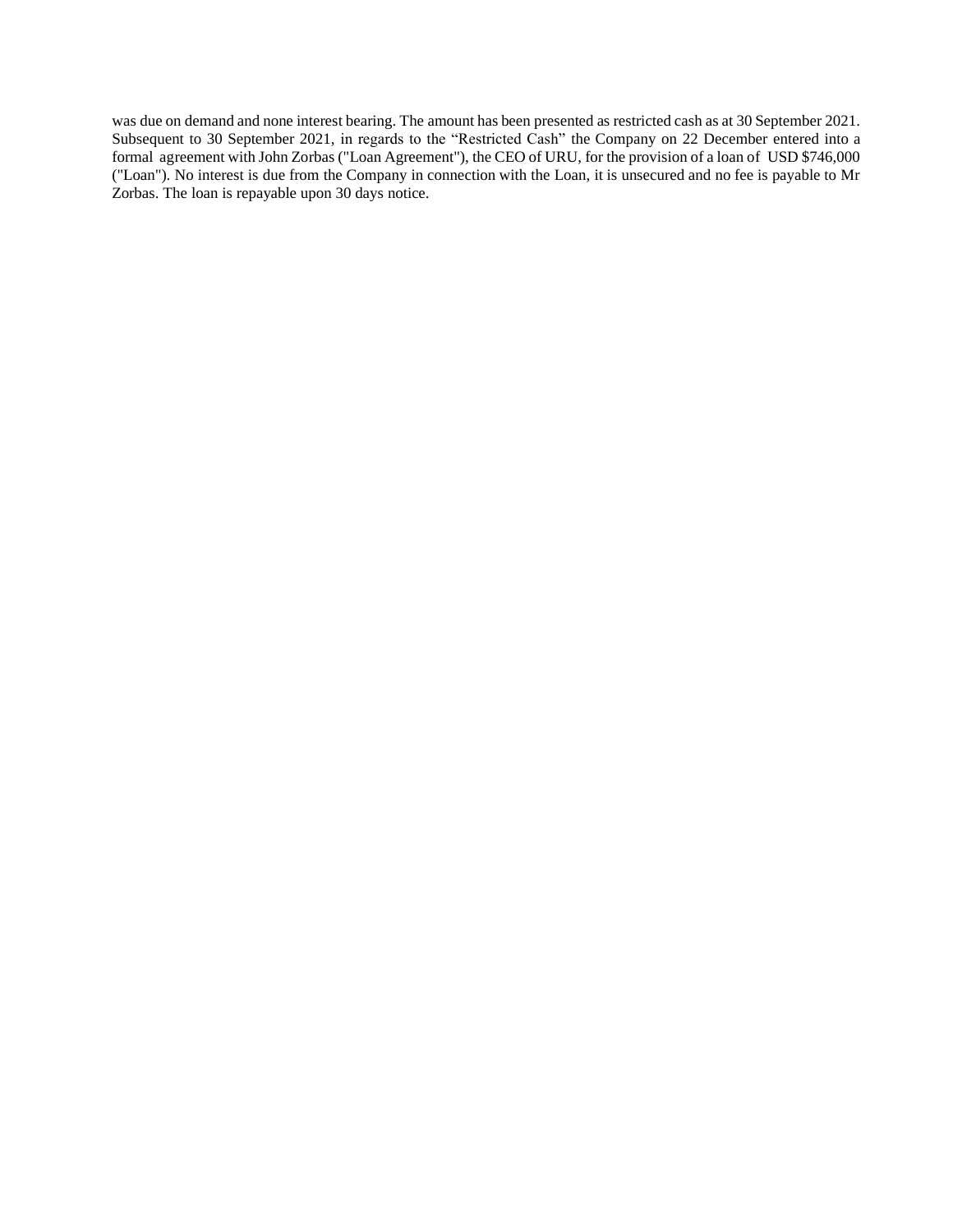#### **14. Related party transactions (continued)**

The provision of Restricted Cash and the subsequent Loan Agreement constitutes a related party transaction pursuant to Rule 13 of the AIM Rules for Companies. Accordingly, the board of URU, with the exception of John Zorbas, having consulted with SP Angel, the Company's nominated adviser, consider that the terms of the provision of Restricted Cash and subsequent Loan Agreement are fair and reasonable insofar as its shareholders are concerned.

# **15. Segmental information**

#### (a) Reportable segments

The Group has two reportable segments, as described below, which are the Group's strategic business units. Both are determined by the CEO, the Group's chief operating decision-maker, and have not changed in the year. The strategic business units offer different services and are managed separately because they require different strategies.

The following summary describes the operations in each of the Group's reportable segments:

| Exploration      | Includes obtaining licences and exploring these licence areas. |
|------------------|----------------------------------------------------------------|
| Corporate Office | Includes all Group administration and procurement              |

There are no other operations that meet any of the quantitative thresholds for determining reportable segments during the periods ended 30 September 2021 and 2020.

There are varying levels of integration between the Exploration and Corporate Office reportable segments. This integration includes shared administration and procurement services.

Information regarding the results of each reportable segment is included below. Performance is measured based on segmented results. Any inter-segment transactions would be determined on an arm's length basis. Inter-segment pricing for the periods ended 30 September 2021 and 2020 consisted of funding advanced from Corporate Office to Exploration.

(b) Operating segments

|                                    | <b>Exploration</b>                     |                | Corporate office |                | Total          |                |
|------------------------------------|----------------------------------------|----------------|------------------|----------------|----------------|----------------|
| Six months ended 30 September      | 2021<br>\$'000                         | 2020<br>\$'000 | 2021<br>\$'000   | 2020<br>\$'000 | 2021<br>\$'000 | 2020<br>\$'000 |
| Depreciation                       |                                        | (7)            |                  |                |                | (7)            |
| Reportable segment loss before tax |                                        | (7)            | (794)            | (1,803)        | (794)          | (1,810)        |
|                                    | <b>Exploration</b><br>Corporate office |                |                  | <b>Total</b>   |                |                |
|                                    |                                        |                |                  |                |                |                |
| As at 30 September                 | 2021<br>\$'000                         | 2020<br>\$'000 | 2021<br>\$'000   | 2020<br>\$'000 | 2021<br>\$'000 | 2020<br>\$'000 |
| Reportable segment assets          | 2,825                                  | 3,055          | 3.822            | 336            | 6.647          | 3,391          |